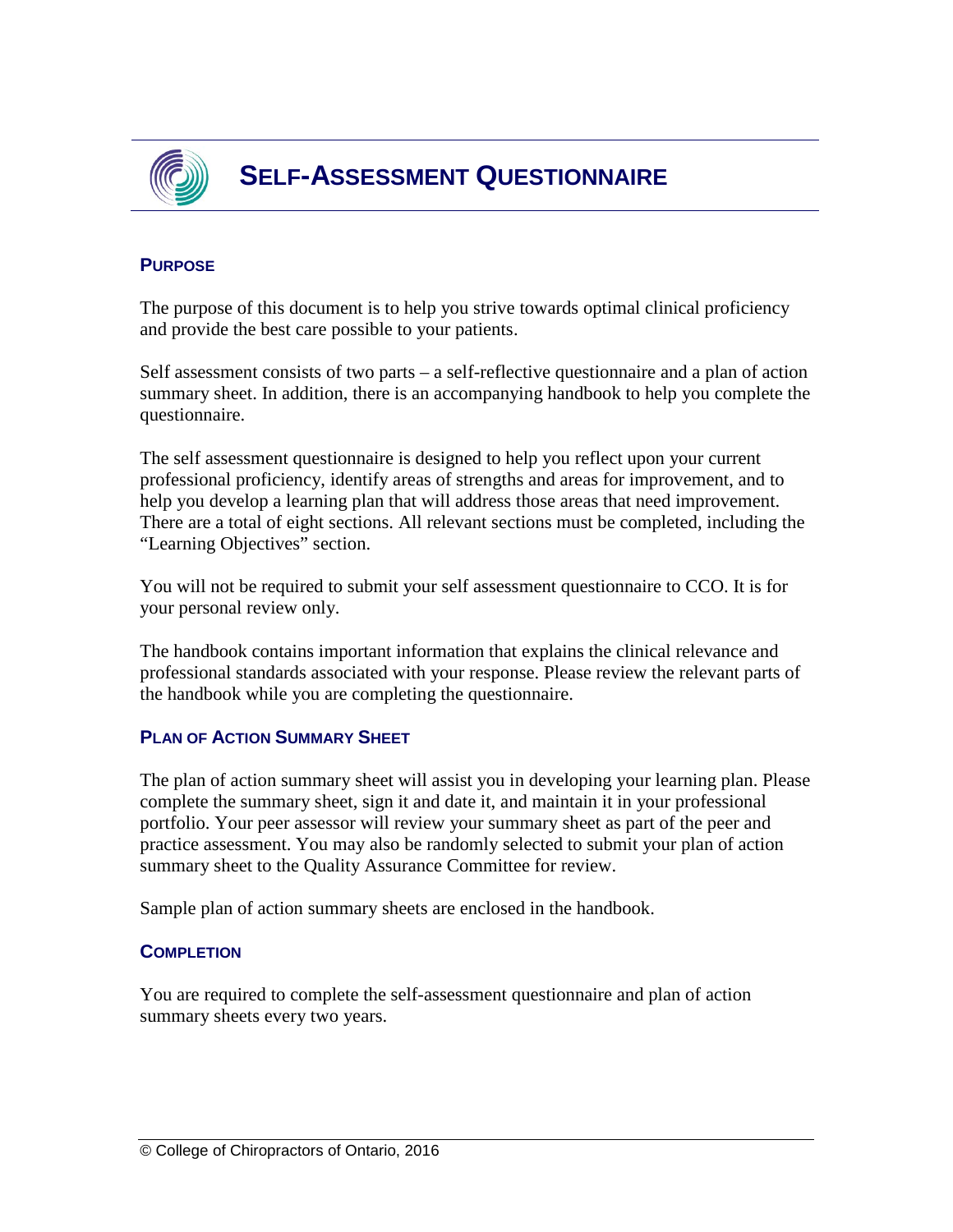#### **INTEGRATION**

The following diagram illustrates the integration of the self assessment and continuing education initiatives of the Quality Assurance Committee.

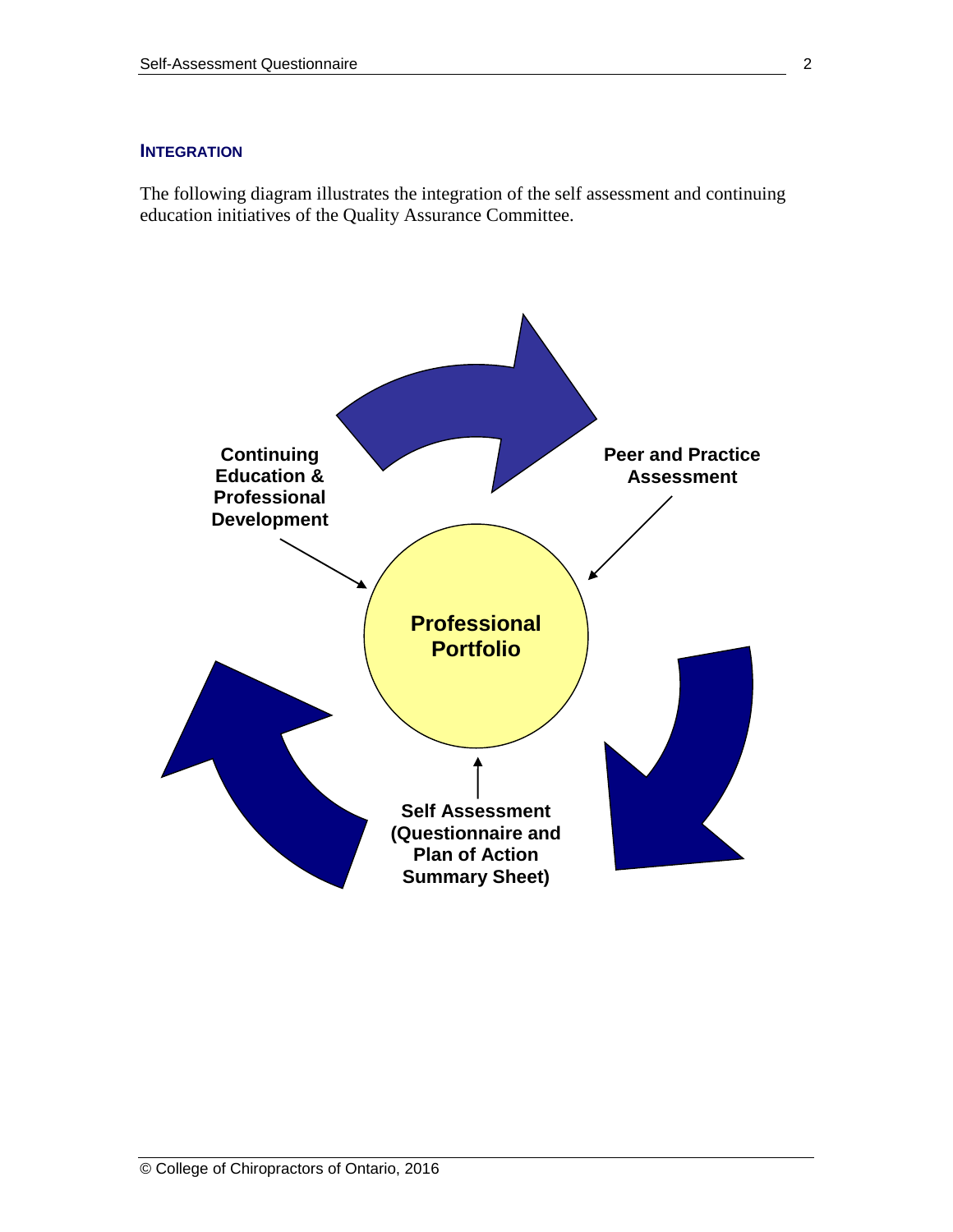#### **INSTRUCTIONS**

Please answer each question using the scale provided. For example, the question on the intensity of the patient's pain. If you always ask this question during the patient history, mark 'always'. If you sometimes ask this question during the patient history, mark 'sometimes'.

Please note, the scale does not necessarily reflect a strength or a weakness in your practice. For example, marking a question as "never" does not necessarily mean that you have a weakness in this area. It may simply mean that this particular question does not apply to your practice area or style.

**Scale:** Never Rarely **Sometimes Usually** Always

#### **CONFIDENTIALITY**

Your self assessment questionnaire is for your professional growth and development only. This information will not be shared with anyone from CCO.

Your completed Plan of Action Summary Sheet, however, will make up part of your Professional Portfolio, which will be reviewed as part of the peer and practice assessment process.

As with all Quality Assurance programs, pursuant to the *Regulated Health Professions Act, 1991,* any information collected from the Plan of Action Summary Sheet will be confidential within the Quality Assurance Committee. No other CCO committee will have access to this information.

**Please refer to the CCO's website [\(www.cco.on.ca\)](http://www.cco.on.ca/) for all relevant regulations, standards of practice, policies and guidelines. Government legislation is posted on [www.e-laws.gov.on.ca.](http://www.e-laws.gov.on.ca/) In the event of any inconsistency between this document and the legislation that affects chiropractic practice, the legislation governs.**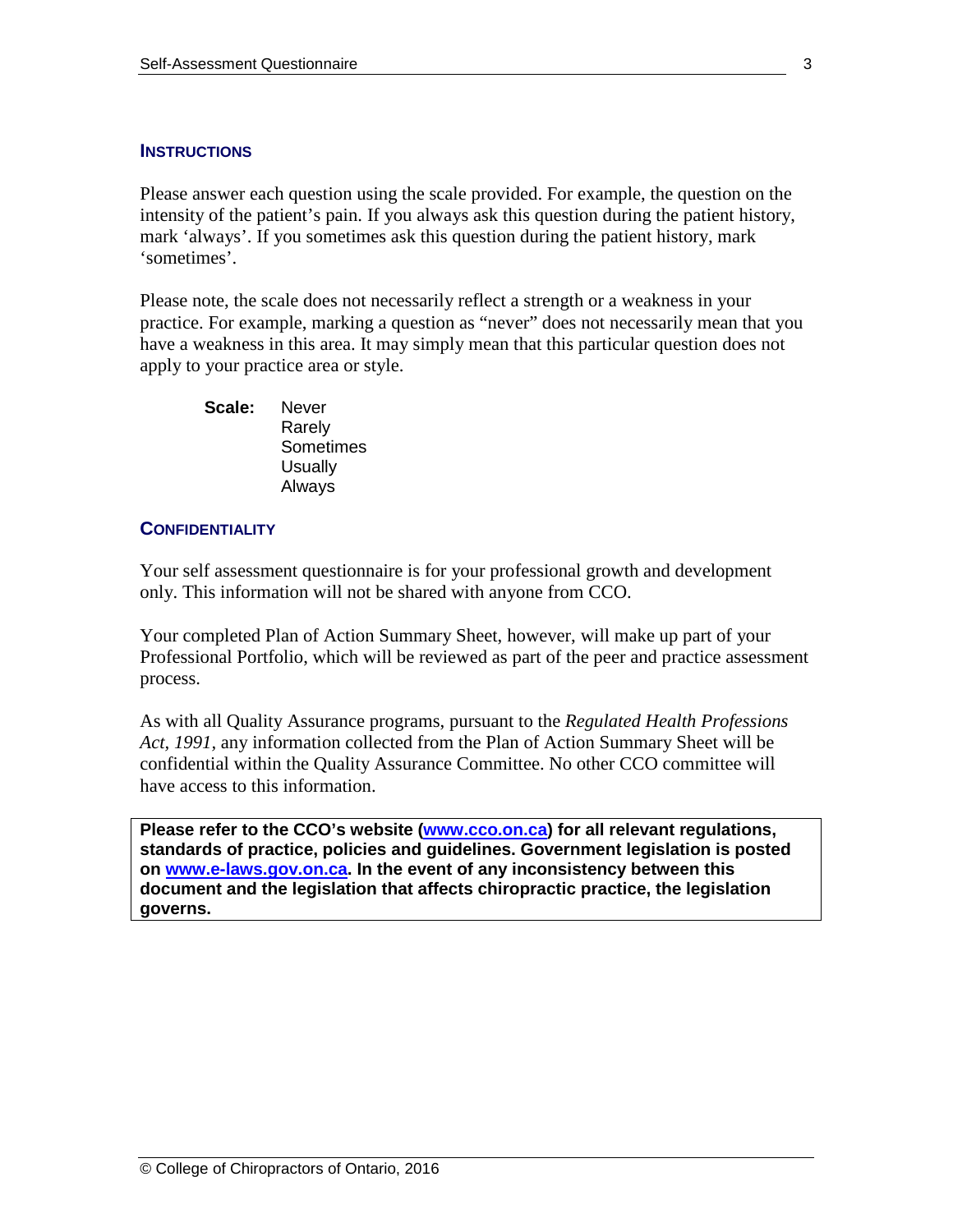#### **I DOCTOR-PATIENT INTERACTION**

#### **1. History Taking**

Please indicate how often you ask patients the questions outlined below with respect to gathering information about their chief complaint/main concern during the interview.

For the purpose of this evaluation, please assume you already know the patient's age and gender (based on intake forms) and the patient's answers refer to his/her particular condition(s).

#### **A. Patient's Main Concern (the Problem)**

|    |                                                                                                       | <b>Never</b> | Rarely | Sometimes | <b>Usually</b> | Always |
|----|-------------------------------------------------------------------------------------------------------|--------------|--------|-----------|----------------|--------|
|    | 1. I provide a private consultation with<br>new patients                                              |              |        |           |                |        |
|    | I ask and communicate to the patient<br><i>about:</i>                                                 |              |        |           |                |        |
| 2. | The reason for his/her visit                                                                          |              |        |           |                |        |
|    | 3. His/her specific condition, problem,<br>concern and/or goals of care                               |              |        |           |                |        |
| 4. | His/her goals for attending the office                                                                |              |        |           |                |        |
| 5. | The location of the pain, problem or<br>concern                                                       |              |        |           |                |        |
| 6. | The onset of pain, problem or<br>concern (when and how it started)                                    |              |        |           |                |        |
|    | 7. The duration of the pain, problem or<br>concern (how long the patient has had<br>this problem)     |              |        |           |                |        |
| 8. | The relieving factors                                                                                 |              |        |           |                |        |
| 9. | The frequency of the pain, problem or<br>concern (how often the patient<br>experiences pain)          |              |        |           |                |        |
|    | 10. The intensity (mild, moderate, severe,<br>or on a 1 to 10 scale)                                  |              |        |           |                |        |
|    | 11. The characteristics of pain, problem<br>or concern (throbbing, burning,<br>tingling, sharp, dull) |              |        |           |                |        |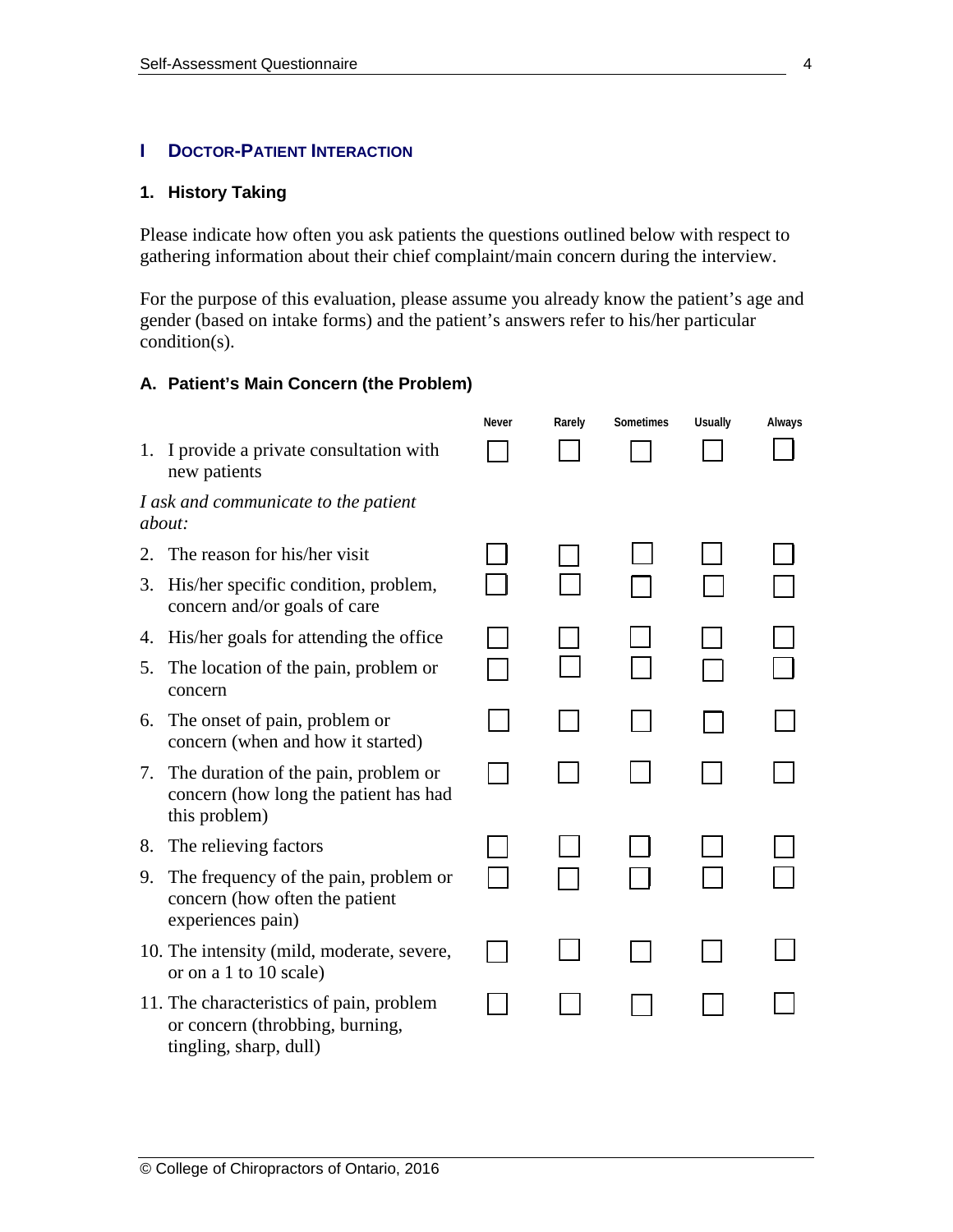|                                                                                                                        | <b>Never</b> | Rarely | Sometimes | <b>Usually</b> | Always |  |
|------------------------------------------------------------------------------------------------------------------------|--------------|--------|-----------|----------------|--------|--|
| 12. The aggravating factors                                                                                            |              |        |           |                |        |  |
| 13. Radiations                                                                                                         |              |        |           |                |        |  |
| 14. The associated symptoms (e.g.,<br>bowel/bladder disorder in cases of<br>low back pain, headache with neck<br>pain) |              |        |           |                |        |  |
| 15. Prior occurrence                                                                                                   |              |        |           |                |        |  |
| I implement the following in my practice:                                                                              |              |        |           |                |        |  |
| 16. Condition-specific questionnaires -<br>Oswestry <sup>1</sup> , NDI <sup>2</sup> , DASH <sup>3</sup> , other        |              |        |           |                |        |  |
| 17. Pain visual analog scale                                                                                           |              |        |           |                |        |  |
| 18. Global wellbeing scale or equivalent                                                                               |              |        |           |                |        |  |
| 19. Custom-designed questionnaires                                                                                     |              |        |           |                |        |  |
| 20. Other                                                                                                              |              |        |           |                |        |  |
| $\qquad \qquad \textbf{(a)} \qquad \qquad$                                                                             |              |        |           |                |        |  |
| $\left( b\right)$                                                                                                      |              |        |           |                |        |  |
|                                                                                                                        |              |        |           |                |        |  |
|                                                                                                                        |              |        |           |                |        |  |
| <b>Learning Objectives</b>                                                                                             |              |        |           |                |        |  |
| Based on the above section (I,1A), I will make changes to my practice.<br><b>No</b><br>Yes                             |              |        |           |                |        |  |
| Based on what I learned in this section, I will:                                                                       |              |        |           |                |        |  |
|                                                                                                                        |              |        |           |                |        |  |
|                                                                                                                        |              |        |           |                |        |  |
|                                                                                                                        |              |        |           |                |        |  |
|                                                                                                                        |              |        |           |                |        |  |

<span id="page-4-0"></span><sup>&</sup>lt;sup>1</sup> Low back disability index

<span id="page-4-1"></span><sup>&</sup>lt;sup>2</sup> Neck Disability Index

<span id="page-4-2"></span><sup>&</sup>lt;sup>3</sup> Disability, Arm, Shoulder, Hand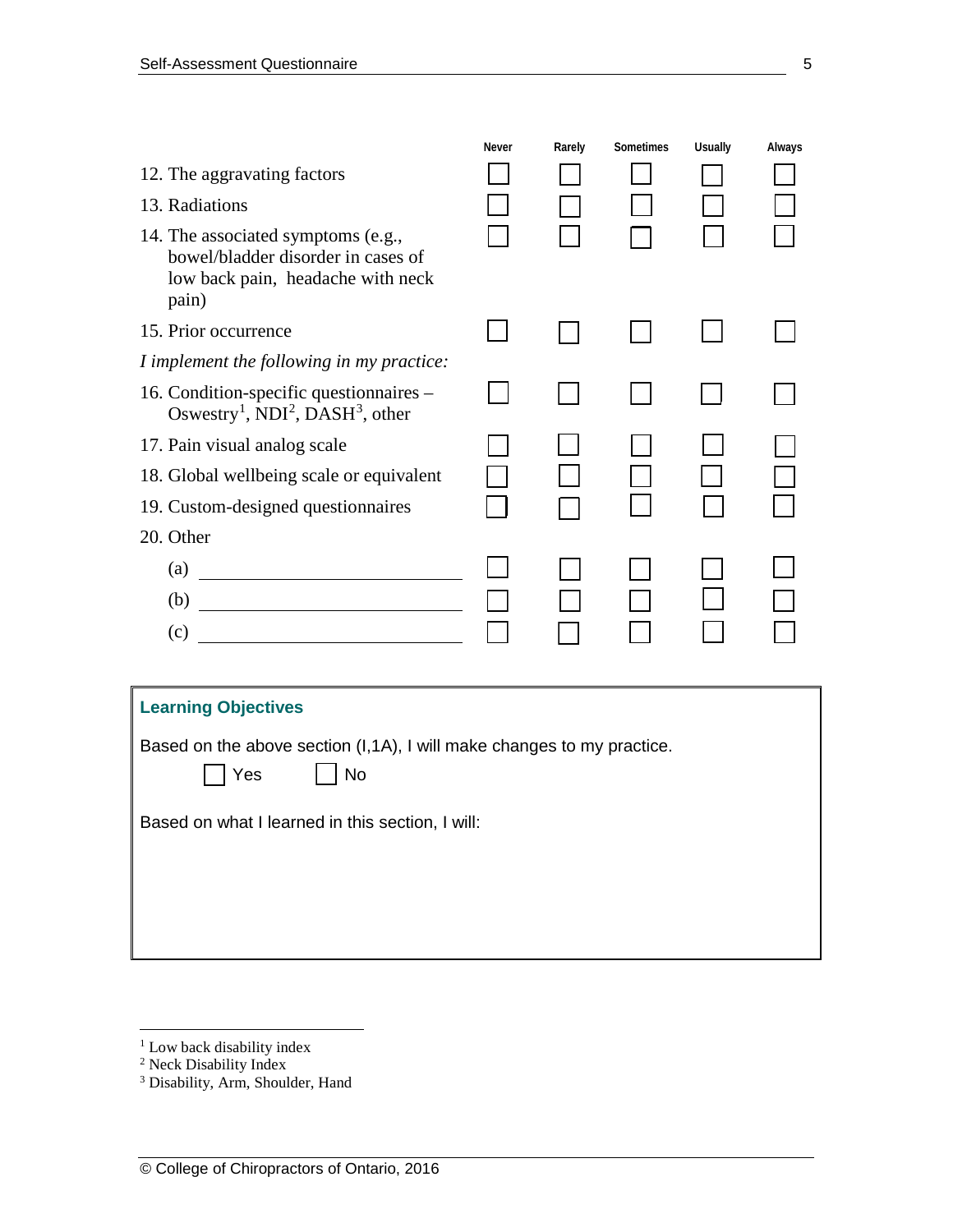# **B. General Information about the Patient (the Person)**

|                                                                                                                    | Never | Rarely | Sometimes | <b>Usually</b> | Always |
|--------------------------------------------------------------------------------------------------------------------|-------|--------|-----------|----------------|--------|
| I ask the patient about  (this includes<br>the use of a questionnaire that will be<br>discussed with the patient): |       |        |           |                |        |
| 21. Systems review (e.g., breathing,<br>circulation, digestion)                                                    |       |        |           |                |        |
| 22. Drug profile – prescription drugs                                                                              |       |        |           |                |        |
| 23. Drug profile $-$ over-the-counter<br>medications                                                               |       |        |           |                |        |
| 24. Supplements – nutriceuticals (e.g.,<br>vitamins, minerals, homeopathic<br>remedies)                            |       |        |           |                |        |
| 25. Lifestyle                                                                                                      |       |        |           |                |        |
| marital status<br>a)                                                                                               |       |        |           |                |        |
| b) number of children                                                                                              |       |        |           |                |        |
| c) level of stress                                                                                                 |       |        |           |                |        |
| tobacco use<br>d)                                                                                                  |       |        |           |                |        |
| anything else that would<br>e)<br>adversely affect care                                                            |       |        |           |                |        |
| 26. Occupation                                                                                                     |       |        |           |                |        |
| 27. Sleep position (side, prone, supine)                                                                           |       |        |           |                |        |
| 28. Exercise                                                                                                       |       |        |           |                |        |
| 29. Family history of this problem                                                                                 |       |        |           |                |        |
| 30. Relevant family history (e.g., cancer,<br>heart disease, diabetes)                                             |       |        |           |                |        |
| 31. Allergies                                                                                                      |       |        |           |                |        |
| 32. Recreational activities                                                                                        |       |        |           |                |        |
| 33. Dietary habits                                                                                                 |       |        |           |                |        |
| 34. Medical physician's name                                                                                       |       |        |           |                |        |
| 35. Date of last physical/medical visit                                                                            |       |        |           |                |        |
| 36. Past illnesses                                                                                                 |       |        |           |                |        |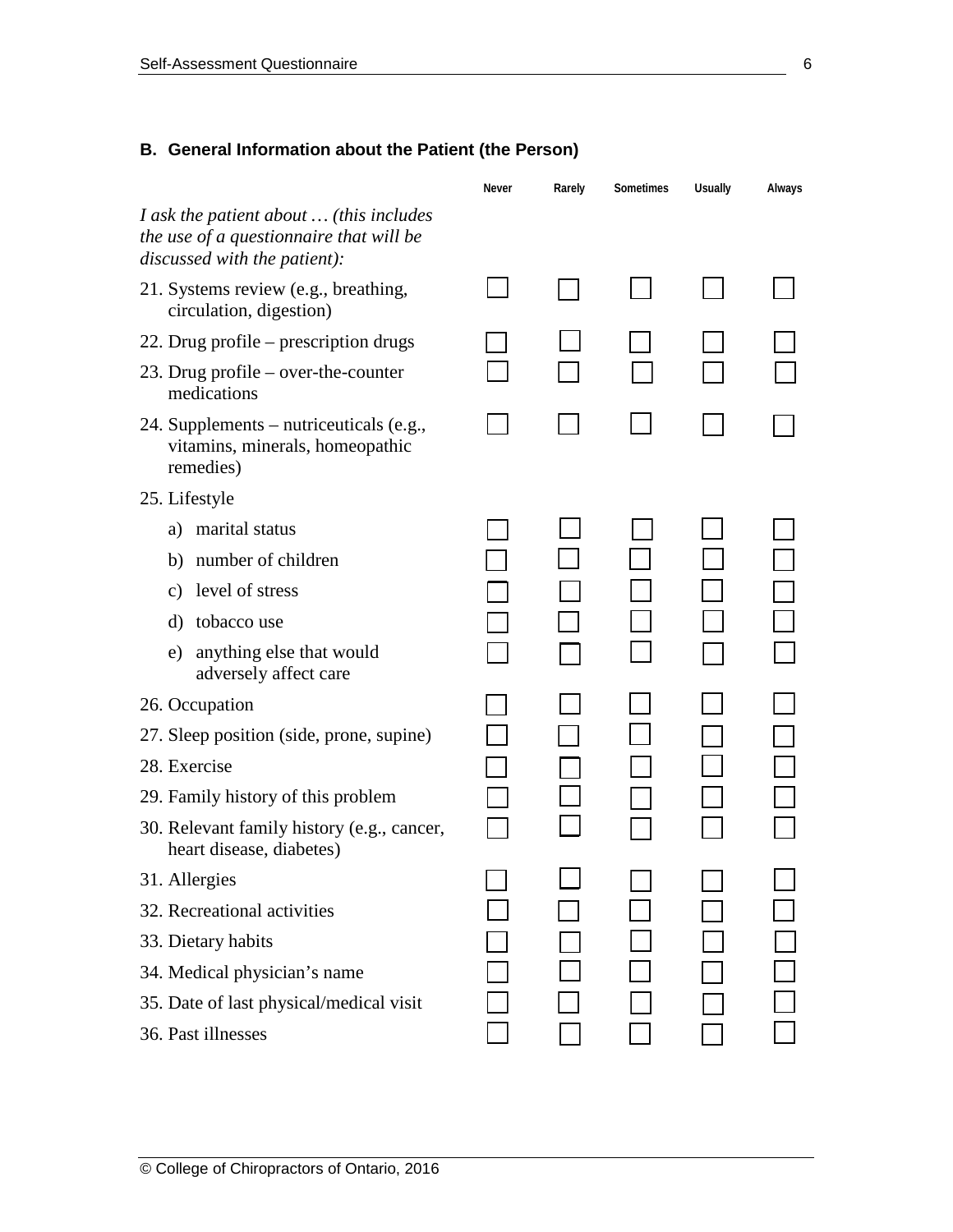|                                                                                                                 | Never | Rarely | Sometimes | Usually | Always |
|-----------------------------------------------------------------------------------------------------------------|-------|--------|-----------|---------|--------|
| 37. Any relevant medical/health reports<br>and diagnostic images                                                |       |        |           |         |        |
| 38. Any other health concerns (secondary<br>complaints)                                                         |       |        |           |         |        |
| 39. I provide a verbal summary to the<br>patient, demonstrating the patient's<br>goals for attending the office |       |        |           |         |        |

| <b>Learning Objectives</b>                                                          |  |  |  |  |
|-------------------------------------------------------------------------------------|--|--|--|--|
| Based on the above section (I,1B), I will make changes to my practice.<br>Yes<br>No |  |  |  |  |
| Based on what I learned in this section, I will:                                    |  |  |  |  |
|                                                                                     |  |  |  |  |
|                                                                                     |  |  |  |  |
|                                                                                     |  |  |  |  |

## **2. Physical Assessment**

|                                                                                                                                                                   | Never | Rarely | Sometimes | <b>Usually</b> | Always |
|-------------------------------------------------------------------------------------------------------------------------------------------------------------------|-------|--------|-----------|----------------|--------|
| 40. I obtain informed consent prior to<br>performing any examination. <sup>4</sup>                                                                                |       |        |           |                |        |
| 41. I perform a physical assessment to<br>assess dysfunctions and disorders of<br>the structure and function of the spine<br>and the effect on the nervous system |       |        |           |                |        |
| 42. I perform a physical assessment to<br>assess dysfunctions and disorders of<br>the joints                                                                      |       |        |           |                |        |

<span id="page-6-0"></span> <sup>4</sup> Refer to Section II (3) of this document and Standard of Practice S-013: Consent.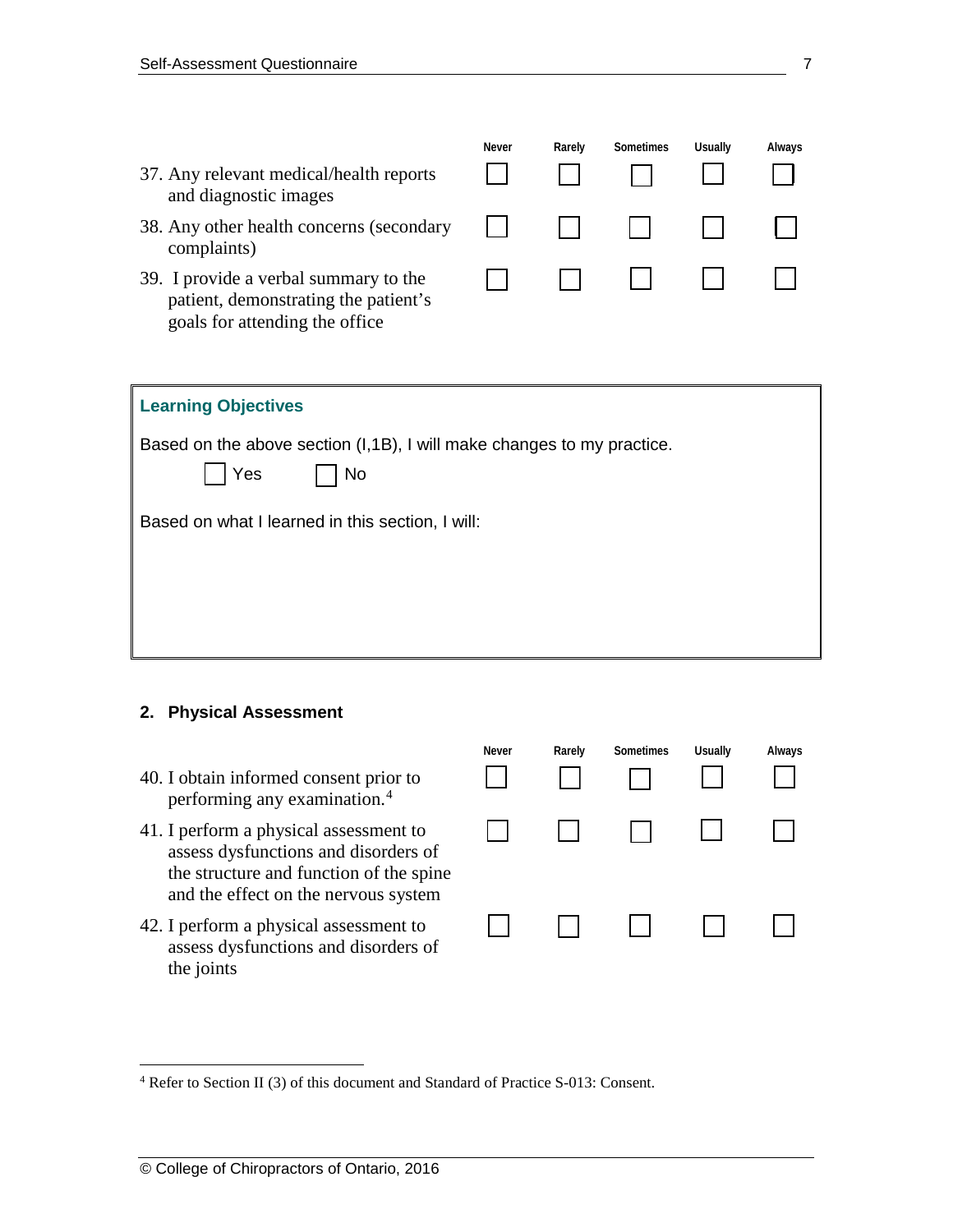|                                                       | Never | Rarely | Sometimes | <b>Usually</b> | Always |
|-------------------------------------------------------|-------|--------|-----------|----------------|--------|
| I perform some or all of the following<br>procedures: |       |        |           |                |        |
| 43. Bilateral weight scales                           |       |        |           |                |        |
| 44. Blood pressure/pulse testing                      |       |        |           |                |        |
| 45. Leg length checks                                 |       |        |           |                |        |
| 46. Muscle function testing                           |       |        |           |                |        |
| 47. Neurological tests                                |       |        |           |                |        |
| 48. Orthopedic tests                                  |       |        |           |                |        |
| 49. Palpation/motion palpation                        |       |        |           |                |        |
| 50. Posture evaluation                                |       |        |           |                |        |
| 51. Range of motion                                   |       |        |           |                |        |
| 52. Reflexes                                          |       |        |           |                |        |
| 53. SEMG                                              |       |        |           |                |        |
| 54. Sensory testing                                   |       |        |           |                |        |
| 55. Testing for non-organic signs                     |       |        |           |                |        |
| 56. Thermography                                      |       |        |           |                |        |
| 57. Trigger points                                    |       |        |           |                |        |
| 58. Radiographic Examination                          |       |        |           |                |        |
| 59. Other                                             |       |        |           |                |        |
| a)                                                    |       |        |           |                |        |
| b)                                                    |       |        |           |                |        |
| $\mathbf{c})$                                         |       |        |           |                |        |
|                                                       |       |        |           |                |        |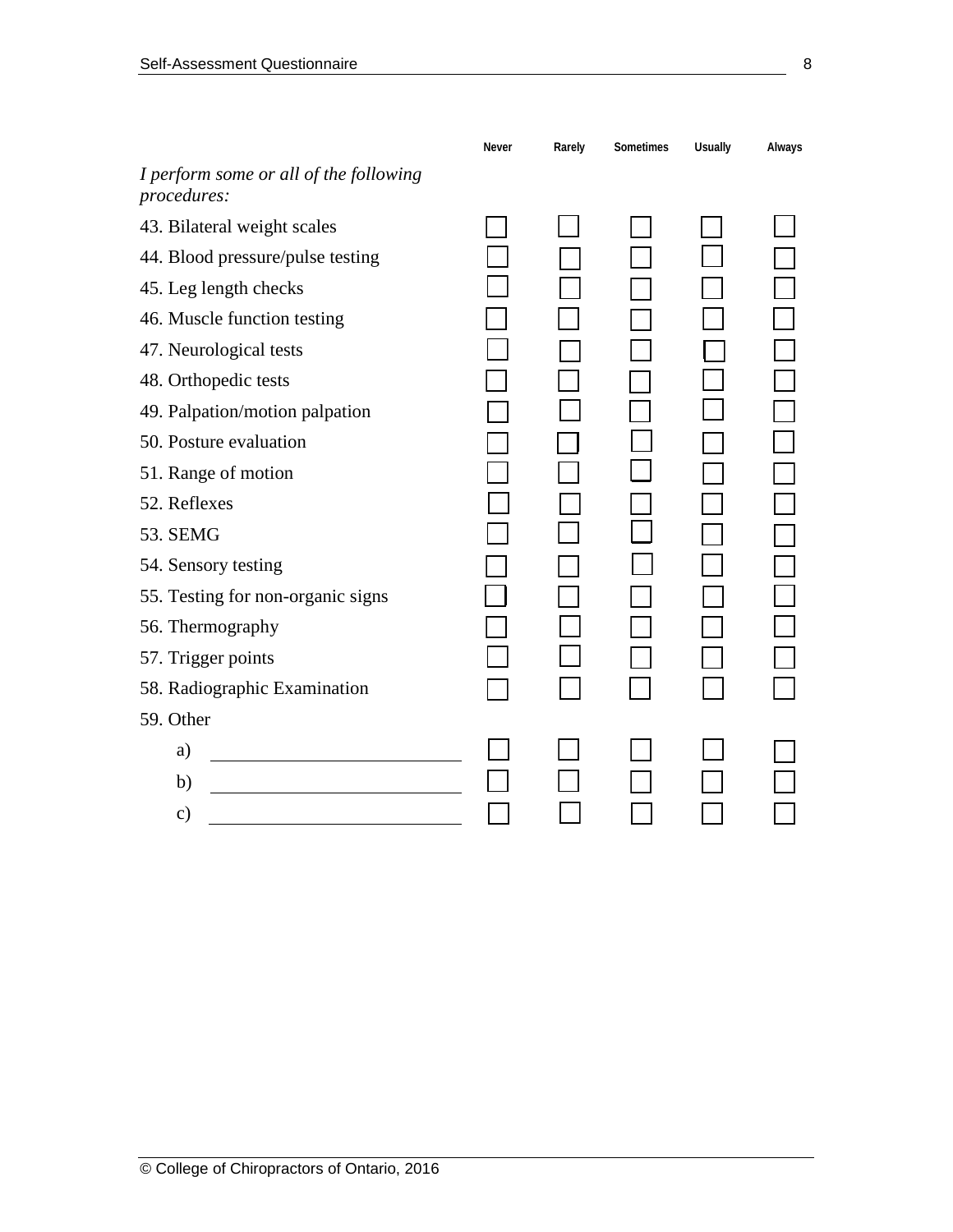| <b>Learning Objectives</b>                                                                |
|-------------------------------------------------------------------------------------------|
| Based on the above section (I,2), I will make changes to my practice.<br>Yes<br><b>No</b> |
| Based on what I learned in this section, I will:                                          |
|                                                                                           |
|                                                                                           |
|                                                                                           |

# **3. Ordering, Taking and Interpreting Radiographs**

|    |                                                                                                                                                        | Yes          | No     |           |                |        |
|----|--------------------------------------------------------------------------------------------------------------------------------------------------------|--------------|--------|-----------|----------------|--------|
|    | 60. I am familiar with standard of<br>practice S-006: Ordering, Taking and<br>Interpreting Radiographs <sup>5</sup>                                    |              |        |           |                |        |
|    | 61. I take my own radiographs                                                                                                                          |              |        |           |                |        |
|    |                                                                                                                                                        | <b>Never</b> | Rarely | Sometimes | <b>Usually</b> | Always |
|    | 62. My standard clinical workup includes<br>the following:                                                                                             |              |        |           |                |        |
| a) | reviewing previous radiographs<br>(if available)                                                                                                       |              |        |           |                |        |
|    | b) performing a history and<br>examination                                                                                                             |              |        |           |                |        |
| C) | the specific reason for which the<br>radio-diagnostic examination is<br>being conducted (e.g., differential<br>diagnosis, care planning<br>indicators) |              |        |           |                |        |
| d) | consideration of the benefits,<br>limitations, contraindications,<br>risks and safety protocols                                                        |              |        |           |                |        |
| e) | interpretation of the radiograph                                                                                                                       |              |        |           |                |        |
|    |                                                                                                                                                        |              |        |           |                |        |

<span id="page-8-0"></span> <sup>5</sup> Refer to Standard of Practice S-006: Ordering, Taking and Interpreting Radiographs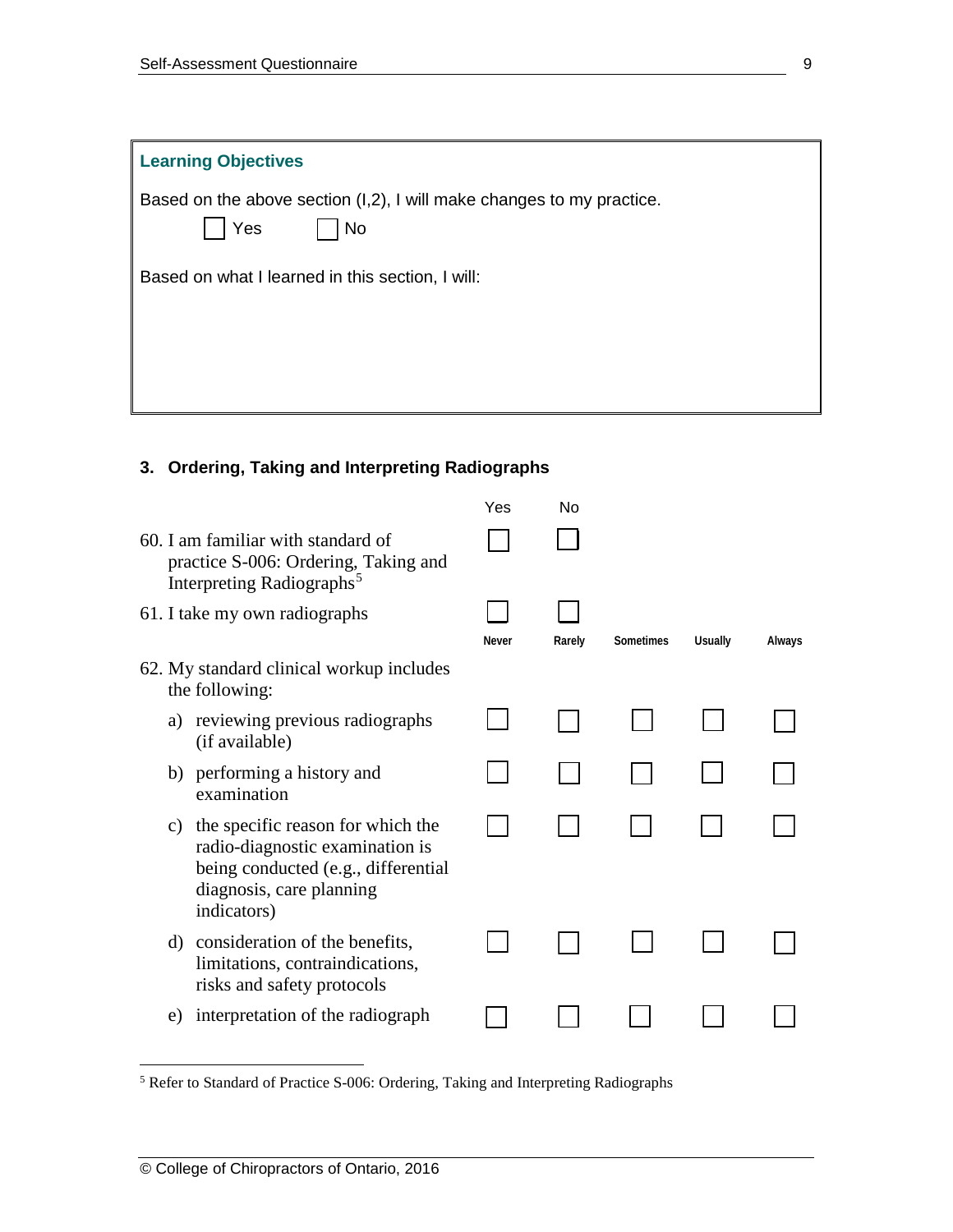|                                                                                                                                                                     | <b>Never</b> | Rarely | <b>Sometimes</b> | <b>Usually</b> | Always |
|---------------------------------------------------------------------------------------------------------------------------------------------------------------------|--------------|--------|------------------|----------------|--------|
| appropriate and timely follow-up<br>f                                                                                                                               |              |        |                  |                |        |
| recommendations for care<br>$\mathbf{g}$                                                                                                                            |              |        |                  |                |        |
| 63. I maintain radiological records, logs<br>and reports in accordance with the<br>standard of practice                                                             |              |        |                  |                |        |
| 64. I comply with the billing guidelines,<br>consent, patient selection and<br>equipment registration components<br>(if application) of the standard of<br>practice |              |        |                  |                |        |
| 65. I store x-ray reports in the record of<br>personal health information                                                                                           |              |        |                  |                |        |

| <b>Learning Objectives</b>                                                         |
|------------------------------------------------------------------------------------|
| Based on the above section (I,3), I will make changes to my practice.<br>Yes<br>No |
| Based on what I learned in this section, I will:                                   |
|                                                                                    |
|                                                                                    |
|                                                                                    |

## **4. Diagnosis or Clinical Impression**

**Never Rarely Sometimes Usually Always** *Based on the patient interview and physical assessment, I am able to provide the following information to my patients:*  $\Box$ 66. Diagnosis  $\Box$  $\begin{matrix} 1 \\ 0 \\ 1 \end{matrix}$ 67. A clinical impression (in the absence of a diagnosis)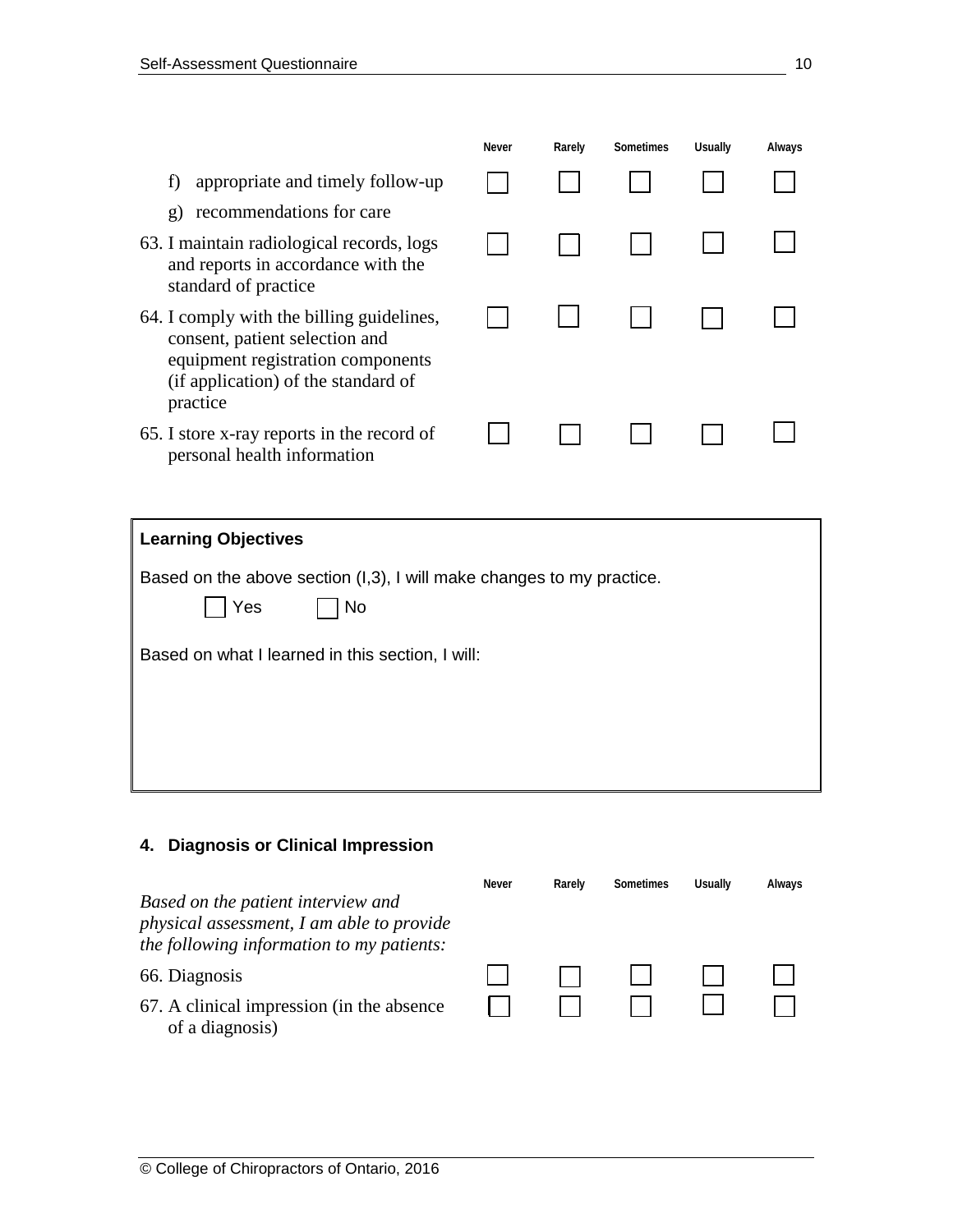| 68. Time frame (acute, chronic,<br>recurrent)                                      | Never | Rarely | Sometimes | <b>Usually</b> | Always |
|------------------------------------------------------------------------------------|-------|--------|-----------|----------------|--------|
| 69. Intensity (mild, moderate, severe)                                             |       |        |           |                |        |
| 70. Cause (postural, traumatic, lifestyle,<br>genetic, etc.)                       |       |        |           |                |        |
| 71. Anatomical location/structure                                                  |       |        |           |                |        |
| 72. Pathology (subluxation/joint)<br>dysfunction, sprain, strain, etc.)            |       |        |           |                |        |
| 73. Associated symptoms                                                            |       |        |           |                |        |
| <b>Learning Objectives</b>                                                         |       |        |           |                |        |
| Based on the above section (I,4), I will make changes to my practice.<br>Yes<br>No |       |        |           |                |        |
| Based on what I learned in this section, I will:                                   |       |        |           |                |        |
|                                                                                    |       |        |           |                |        |

# **5. Report of Findings**

|                                                                                                                    | Never | Rarely | <b>Sometimes</b> | <b>Usually</b> | Always |
|--------------------------------------------------------------------------------------------------------------------|-------|--------|------------------|----------------|--------|
| I include the following components in my<br>Report of Findings (Doctor's Report):                                  |       |        |                  |                |        |
| 74. Convey the diagnosis or clinical<br>impression to the patient                                                  |       |        |                  |                |        |
| 75. Provide the patient with prognosis (if<br>applicable)                                                          |       |        |                  |                |        |
| 76. Discuss schedule or frequency of<br>appointments with the patient                                              |       |        |                  |                |        |
| 77. Discuss type of care (crisis or acute,<br>supportive, maintenance,<br>wellness/prevention/health<br>promotion) |       |        |                  |                |        |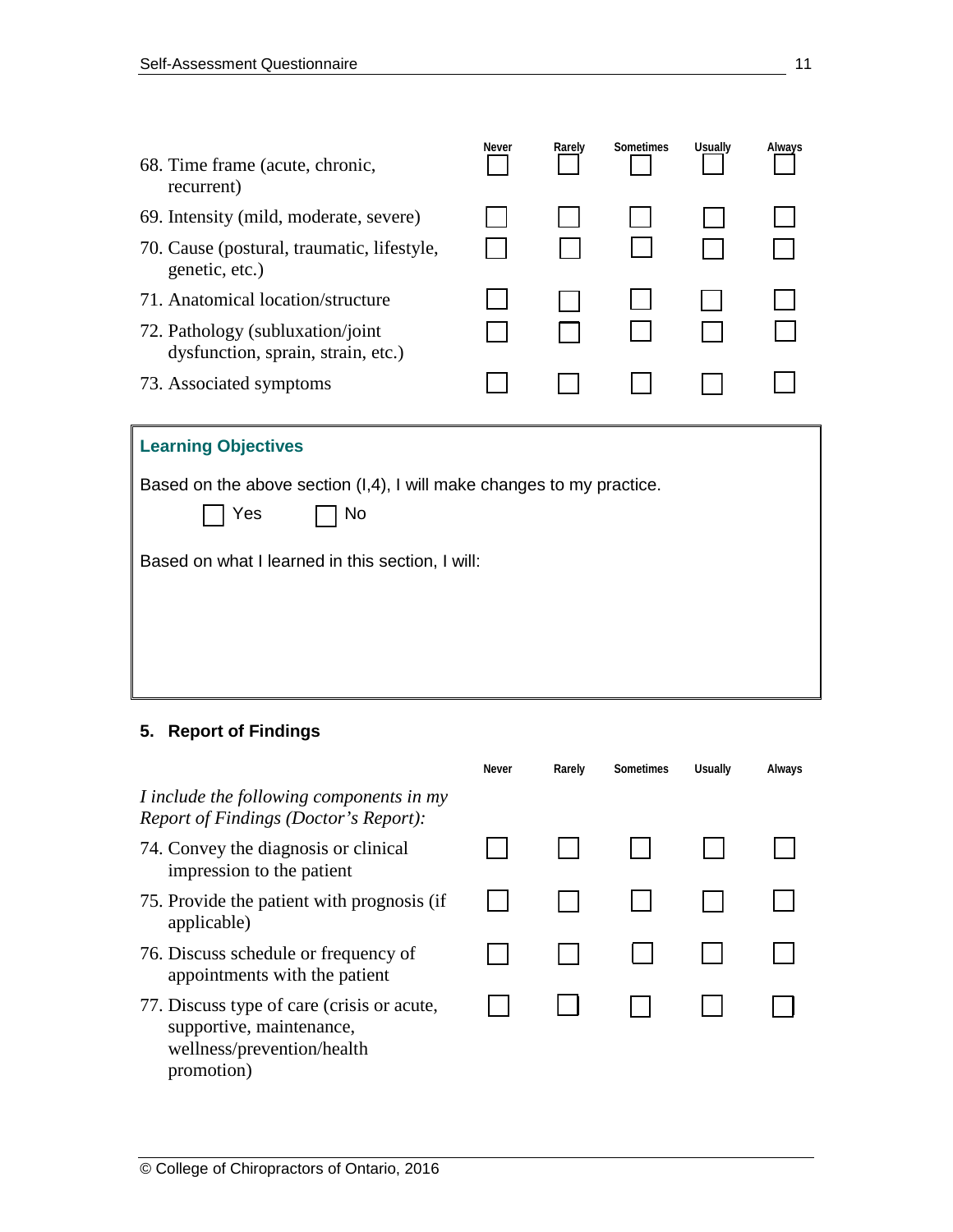|                                                                                                                                                            | Never | Rarely | Sometimes | <b>Usually</b> | Always |
|------------------------------------------------------------------------------------------------------------------------------------------------------------|-------|--------|-----------|----------------|--------|
| 78. Explain in plain language what<br>therapies will be provided to the<br>patient to successfully manage his/her<br>chief complaint, condition or concern |       |        |           |                |        |
| 79. Discuss fee payment options,<br>consistent with CCO regulations and<br>guidelines <sup>6</sup>                                                         |       |        |           |                |        |
| 80. Refer for further investigation or<br>consultation with another health<br>professional, if necessary                                                   |       |        |           |                |        |

| <b>Learning Objectives</b>                                                         |
|------------------------------------------------------------------------------------|
| Based on the above section (I,5), I will make changes to my practice.<br>Yes<br>No |
| Based on what I learned in this section, I will:                                   |
|                                                                                    |
|                                                                                    |

#### **6. Chiropractic Care**

 $\Box$ 81. I obtain informed consent prior to performing any care<sup>[7](#page-11-1)</sup> 82. I provide care consistent with the ┓  $\Box$ examination findings, diagnosis or clinical impression, report of findings and plan of care

**Never Rarely Sometimes Usually Always**

<span id="page-11-0"></span> <sup>6</sup> Refer to Regulation R-008: Professional Misconduct (Business Practices section), and Guideline G-008: Business Practices.

<span id="page-11-1"></span><sup>7</sup> Refer to Section II (3) of this document and Standard of Practice S-013: Consent.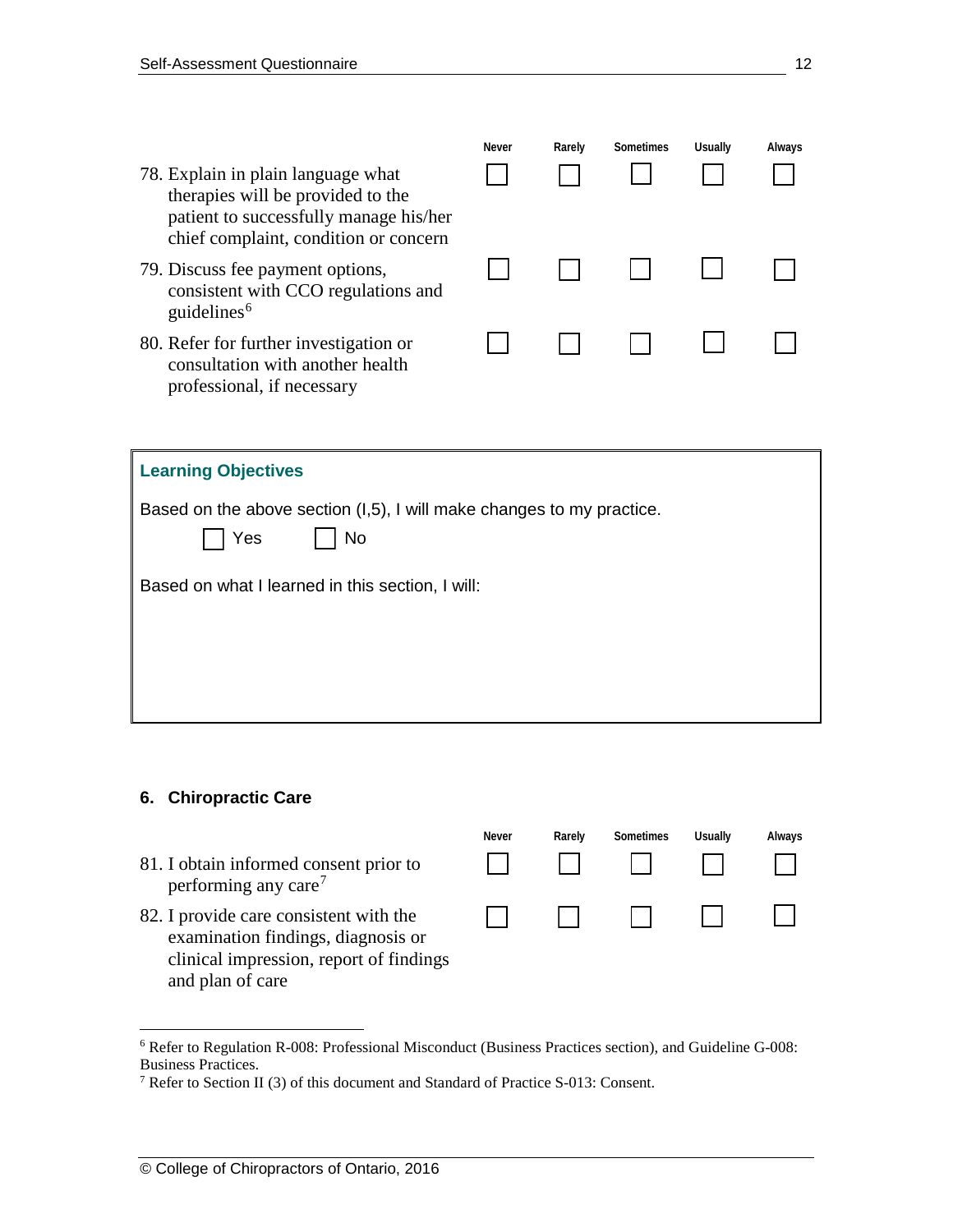| 83. I provide care consistent with the<br>patient's overall goals                                                                                                  | Never | Rarely | Sometimes | <b>Usually</b> | Always |
|--------------------------------------------------------------------------------------------------------------------------------------------------------------------|-------|--------|-----------|----------------|--------|
| I provide the following<br>treatments/therapies/care:                                                                                                              |       |        |           |                |        |
| 84. Spinal adjustments/manipulation<br>(High Velocity, Low Amplitude,<br>thrusting moves, hands-on,<br>instrument, drop table, pelvic<br>wedges/blocks, other) $8$ |       |        |           |                |        |
| 85. Non-spinal adjustments/manipulation<br>(HVLA thrusting moves, hands-on,<br>instrument, drop table, pelvic<br>wedges/blocks, other)                             |       |        |           |                |        |
| 86. Mobilizations/stretching (manual or<br>electric)                                                                                                               |       |        |           |                |        |
| 87. Soft tissue therapies (manual or<br>instrument)                                                                                                                |       |        |           |                |        |
| 88. Acupuncture <sup>9</sup>                                                                                                                                       |       |        |           |                |        |
| 89. Orthotics <sup>10</sup>                                                                                                                                        |       |        |           |                |        |
| 90. Assistive Devices                                                                                                                                              |       |        |           |                |        |
| 91. Additional adjunctive techniques,<br>technologies, devices or therapeutic<br>procedures (e.g., interferential<br>current, ultrasound, laser) $^{11}$           |       |        |           |                |        |
| 92. Exercise counselling                                                                                                                                           |       |        |           |                |        |
| 93. Nutritional counselling                                                                                                                                        |       |        |           |                |        |
| 94. Other                                                                                                                                                          |       |        |           |                |        |
| a)                                                                                                                                                                 |       |        |           |                |        |
| b)                                                                                                                                                                 |       |        |           |                |        |
| c)                                                                                                                                                                 |       |        |           |                |        |

<span id="page-12-1"></span><span id="page-12-0"></span>

<sup>&</sup>lt;sup>8</sup> Refer to Standard of Practice S-001: Chiropractic Scope of Practice<br><sup>9</sup> Refer to Standard of Practice S-017: Acupuncture, and section II (6) of this document.

 $10$  Refer to Standard of Practice S-012: Orthotics, and Section II (9) of this document.

<span id="page-12-3"></span><span id="page-12-2"></span><sup>&</sup>lt;sup>11</sup> Refer to Standard of Practice S-001: Chiropractic Scope of Practice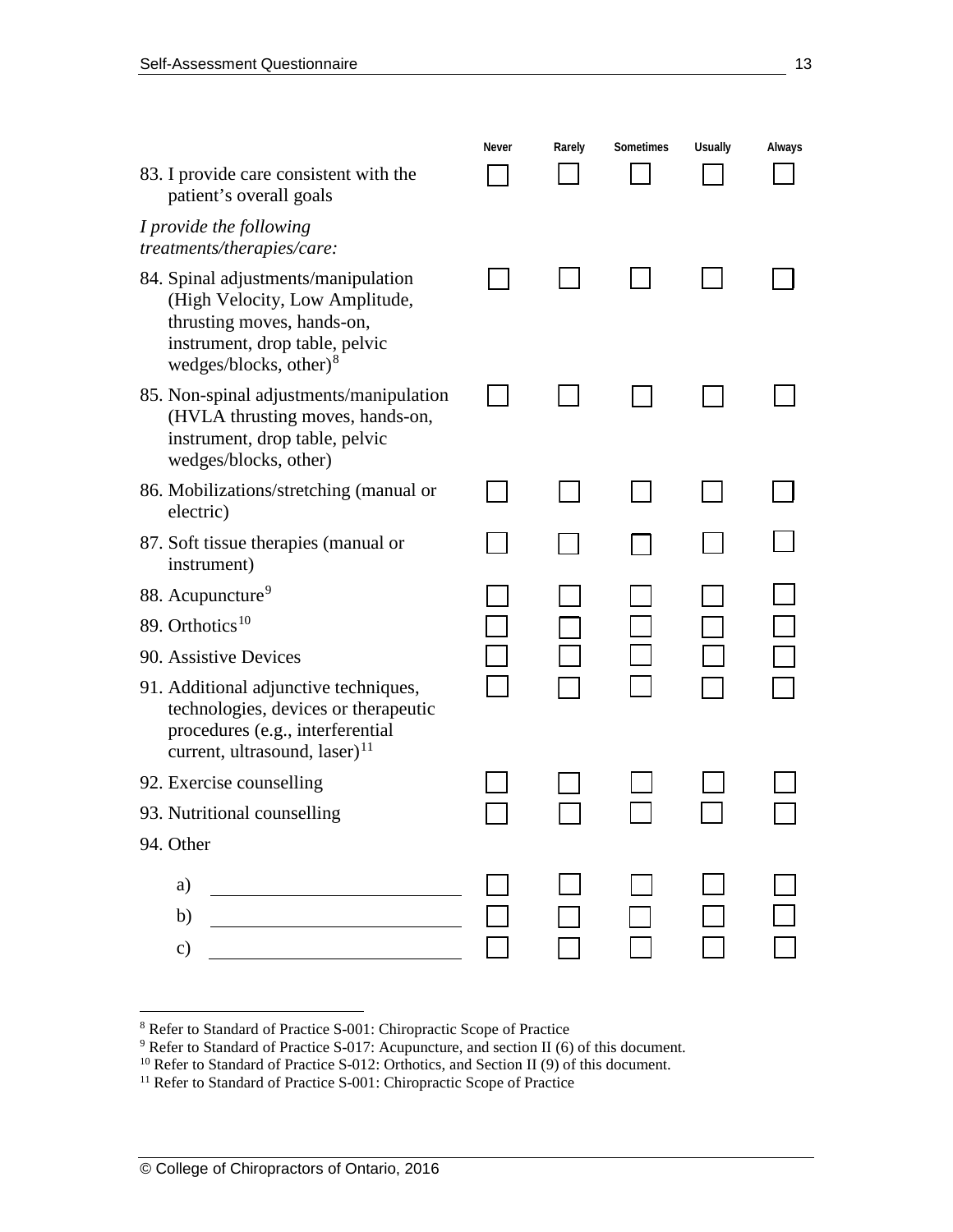| <b>Learning Objectives</b>                                                         |
|------------------------------------------------------------------------------------|
| Based on the above section (I,6), I will make changes to my practice.<br>Yes<br>No |
| Based on what I learned in this section, I will:                                   |
|                                                                                    |

## **7. Advice Given to Patients**

|                                                                                                                                            | <b>Never</b> | Rarely | <b>Sometimes</b> | <b>Usually</b> | Always |
|--------------------------------------------------------------------------------------------------------------------------------------------|--------------|--------|------------------|----------------|--------|
| 95. I provide comprehensive home care<br>instructions to the patient (e.g., if they<br>are to apply ice, where, how long and<br>how often) |              |        |                  |                |        |
| 96. I provide stretches and/or exercises to<br>the patient, where appropriate                                                              |              |        |                  |                |        |
| 97. I discuss healthy lifestyle choices,<br>where appropriate                                                                              |              |        |                  |                |        |
| 98. I discuss preventive strategies with<br>the patient, where appropriate                                                                 |              |        |                  |                |        |
| 99. I make every effort to monitor and<br>record patient compliance with the<br>advice given to patients                                   |              |        |                  |                |        |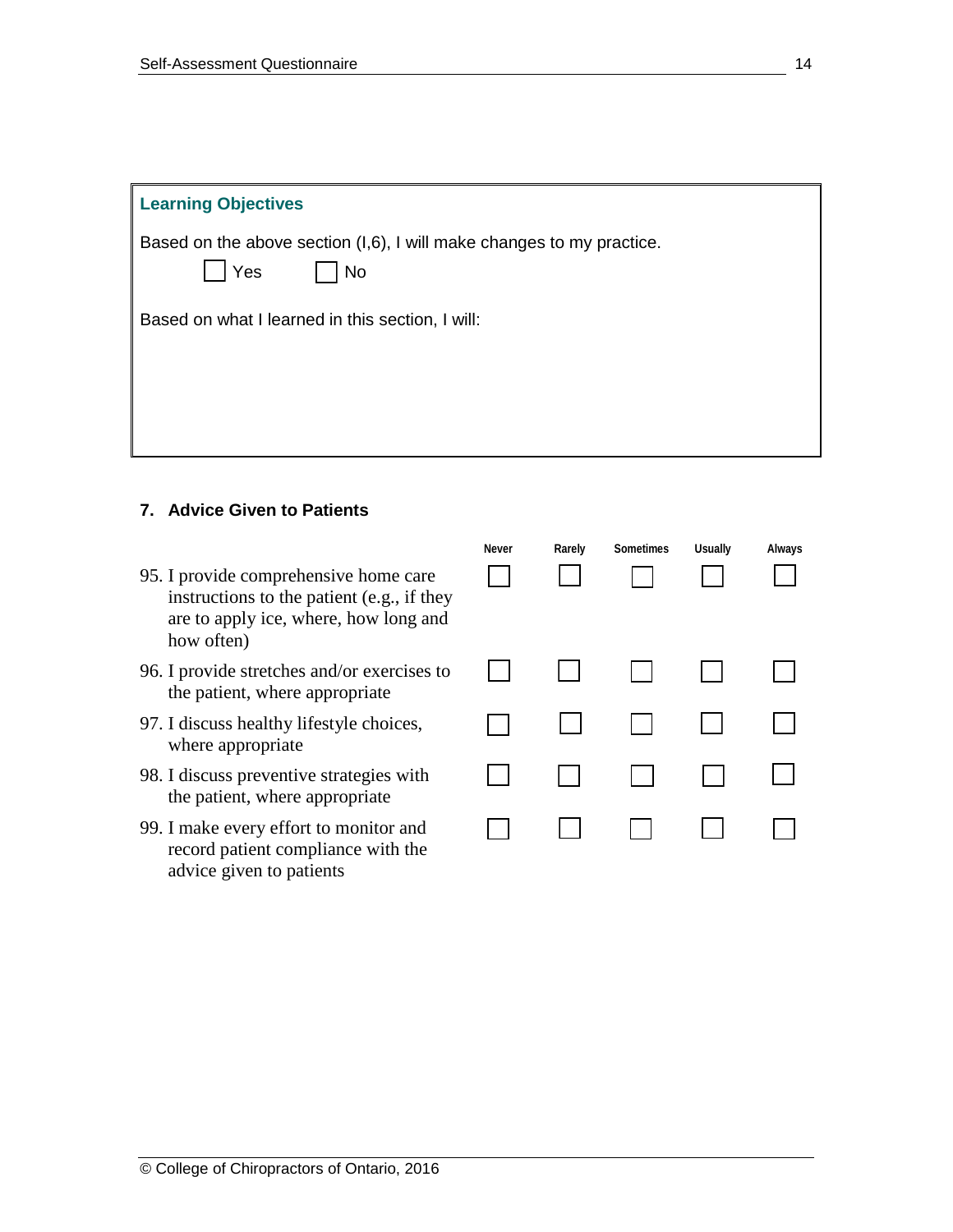| <b>Learning Objectives</b>                                                                |
|-------------------------------------------------------------------------------------------|
| Based on the above section (I,7), I will make changes to my practice.<br><b>No</b><br>Yes |
| Based on what I learned in this section, I will:                                          |
|                                                                                           |
|                                                                                           |
|                                                                                           |

## **8. Outcome Measures / Re-assessment**

|      |                                                                                                                          | <b>Never</b> | Rarely | Sometimes | <b>Usually</b> | Always |
|------|--------------------------------------------------------------------------------------------------------------------------|--------------|--------|-----------|----------------|--------|
|      | I use some or all of the following<br>outcome measure(s) <sup>12</sup> to monitor the<br>progress of my patients:        |              |        |           |                |        |
| 100. | Activities of daily living<br>questionnaires                                                                             |              |        |           |                |        |
| 101. | Analog pain scales                                                                                                       |              |        |           |                |        |
| 102. | Any questionnaire designed to<br>have the patient compare his/her<br>current and past health and/or<br>lifestyle ratings |              |        |           |                |        |
| 103. | Bilateral weight scales                                                                                                  |              |        |           |                |        |
| 104. | Blood pressure/pulse testing                                                                                             |              |        |           |                |        |
| 105. | Disability questionnaires                                                                                                |              |        |           |                |        |
| 106. | Exercise compliance                                                                                                      |              |        |           |                |        |
| 107. | Leg length checks                                                                                                        |              |        |           |                |        |
| 108. | Muscle function testing                                                                                                  |              |        |           |                |        |
| 109. | Neurological tests                                                                                                       |              |        |           |                |        |
| 110. | Orthopedic tests                                                                                                         |              |        |           |                |        |
| 111. | Palpation/motion palpation                                                                                               |              |        |           |                |        |

<span id="page-14-0"></span><sup>12</sup> Refer to Standard of Practice S-002: Record Keeping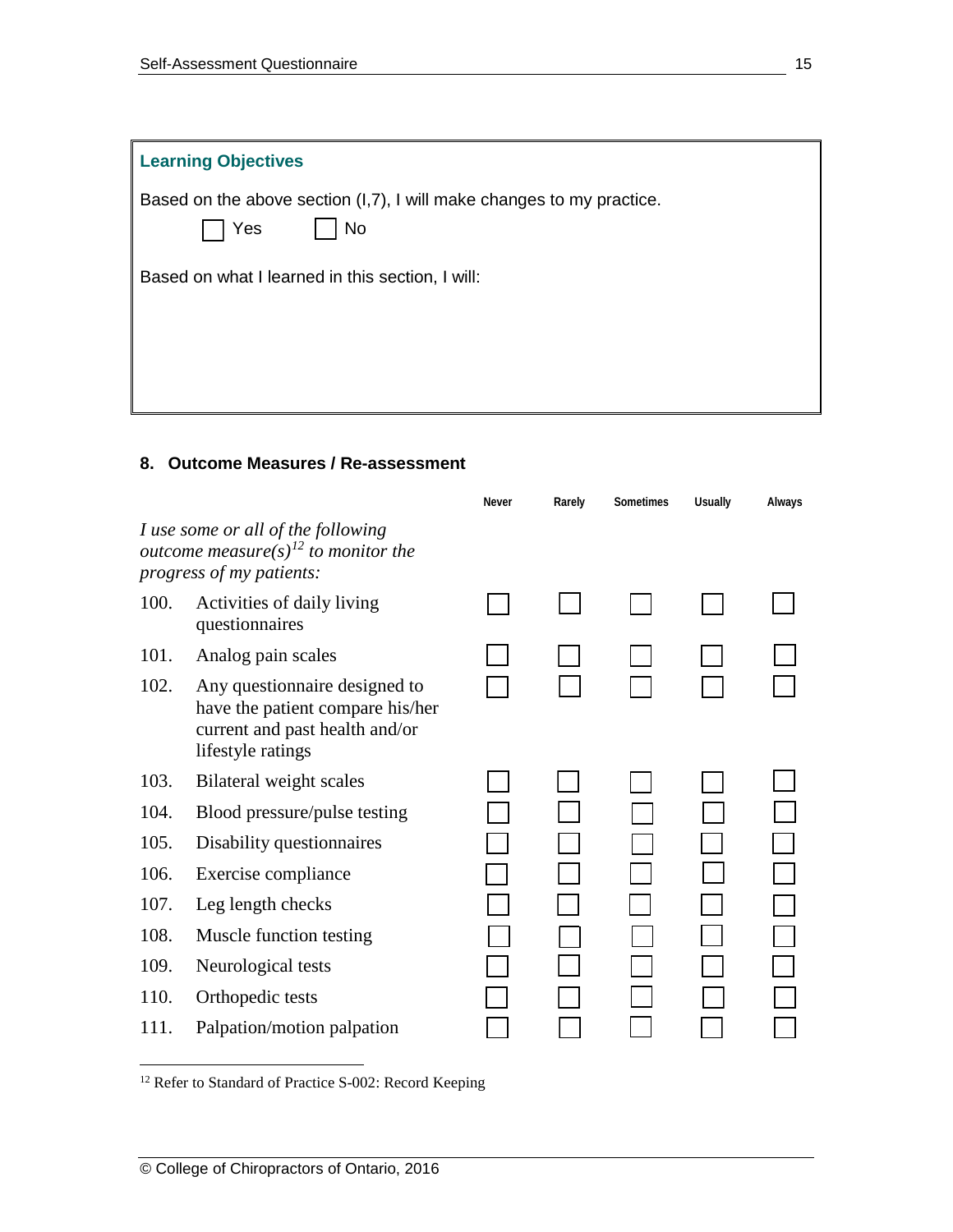|      |                                                                                                                        | <b>Never</b> | Rarely | <b>Sometimes</b> | <b>Usually</b> | Always |
|------|------------------------------------------------------------------------------------------------------------------------|--------------|--------|------------------|----------------|--------|
| 112. | Posture evaluation                                                                                                     |              |        |                  |                |        |
| 113. | Range of motion                                                                                                        |              |        |                  |                |        |
| 114. | Reflexes                                                                                                               |              |        |                  |                |        |
| 115. | <b>SEMG</b>                                                                                                            |              |        |                  |                |        |
| 116. | Sensory testing                                                                                                        |              |        |                  |                |        |
| 117. | Testing for non-organic signs                                                                                          |              |        |                  |                |        |
| 118. | Thermography                                                                                                           |              |        |                  |                |        |
| 119. | Trigger points                                                                                                         |              |        |                  |                |        |
| 120. | Radiographic image                                                                                                     |              |        |                  |                |        |
| 121. | Other                                                                                                                  |              |        |                  |                |        |
|      | a)                                                                                                                     |              |        |                  |                |        |
|      | b)                                                                                                                     |              |        |                  |                |        |
|      | $\mathbf{c})$                                                                                                          |              |        |                  |                |        |
| 122. | I compare previous assessments<br>to the current re-assessment to<br>evaluate the patient's progress                   |              |        |                  |                |        |
| 123. | I make changes to my care plan<br>based on the outcome measures I<br>use in my re-assessments                          |              |        |                  |                |        |
| 124. | I revisit consent if I am proposing<br>a new care plan or if a new<br>condition has been presented                     |              |        |                  |                |        |
| 125. | I perform a re-assessment when<br>clinically necessary and, in any<br>event, no later than each 24 <sup>th</sup> visit |              |        |                  |                |        |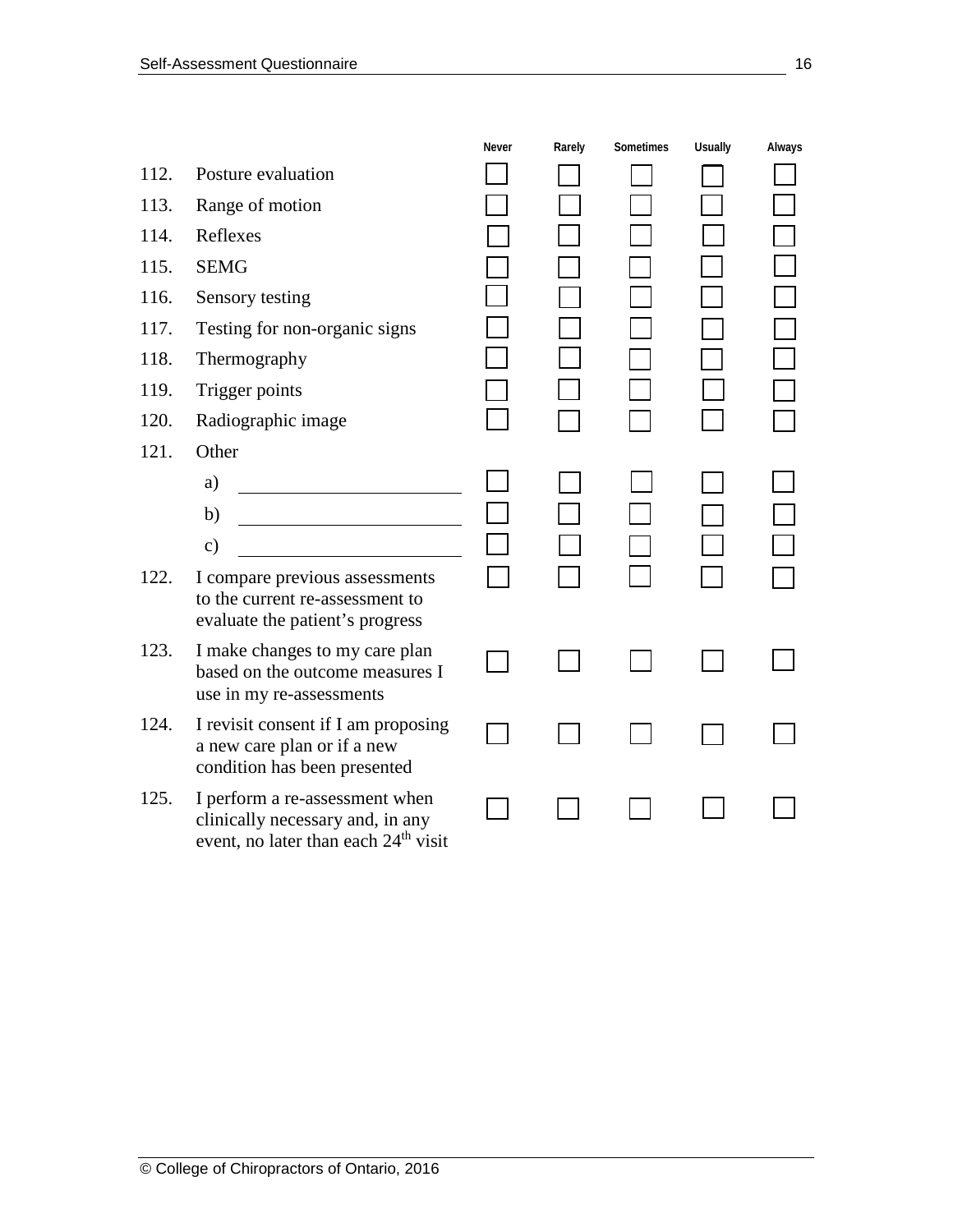| <b>Learning Objectives</b>                                                                |
|-------------------------------------------------------------------------------------------|
| Based on the above section (I,8), I will make changes to my practice.<br><b>No</b><br>Yes |
| Based on what I learned in this section, I will:                                          |
|                                                                                           |
|                                                                                           |
|                                                                                           |

## **II PROFESSIONAL RESPONSIBILITIES**

**1. General Knowledge of Legislation, Regulations, Standards of Practice, Policies and Guidelines** 

|      |                                                                                                                                                                                                                                                                                          | <b>Never</b> | Rarely | Sometimes | <b>Usually</b> | Always |
|------|------------------------------------------------------------------------------------------------------------------------------------------------------------------------------------------------------------------------------------------------------------------------------------------|--------------|--------|-----------|----------------|--------|
| 126. | I review relevant government<br>legislation including, but not<br>limited to, the Regulated<br>Health Professions Act, the<br>Chiropractic Act, the Healing<br>Arts Radiation Act, the Personal<br><b>Health Information Protection</b><br>Act and the Health Care Consent<br>$Act^{13}$ |              |        |           |                |        |
| 127. | I review CCO's regulations and<br>standards of practice                                                                                                                                                                                                                                  |              |        |           |                |        |
| 128. | I review CCO's policies and<br>guidelines                                                                                                                                                                                                                                                |              |        |           |                |        |
| 129. | I review CCO's website for<br>updates as follows:                                                                                                                                                                                                                                        | Yes          | No     |           |                |        |
|      | weekly<br>a)                                                                                                                                                                                                                                                                             |              |        |           |                |        |
|      | b)<br>monthly                                                                                                                                                                                                                                                                            |              |        |           |                |        |

<span id="page-16-0"></span> $\frac{13 \text{ Review to CCO's web site} - \text{www.cco. on.} }{13 \text{ Review to CCO's web site} - \text{www.cco. on.} }$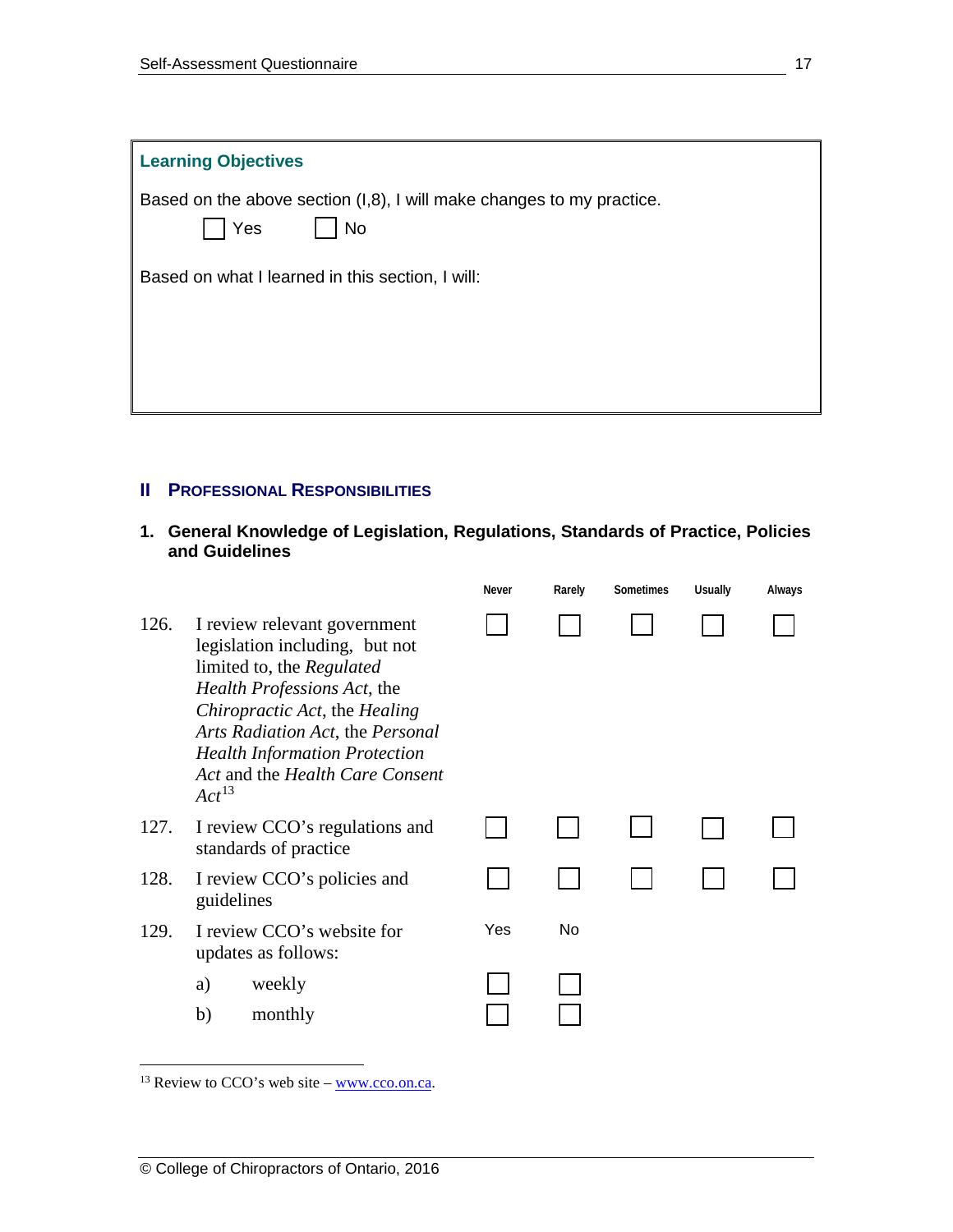|      |               |                                                                                                            | Never        | Rarely | Sometimes | <b>Usually</b> | Always |
|------|---------------|------------------------------------------------------------------------------------------------------------|--------------|--------|-----------|----------------|--------|
|      | $\mathbf{c})$ | every six months                                                                                           |              |        |           |                |        |
|      | d)            | yearly                                                                                                     |              |        |           |                |        |
|      |               |                                                                                                            | <b>Never</b> | Rarely | Sometimes | Usually        | Always |
| 130. | guidelines    | I am able to answer patients'<br>questions on relevant legislation,<br>standards of practice, policies and |              |        |           |                |        |
|      |               |                                                                                                            |              |        |           |                |        |
|      |               | <b>Learning Objectives</b>                                                                                 |              |        |           |                |        |
|      |               | Based on the above section (II,1), I will make changes to my practice.                                     |              |        |           |                |        |
|      |               | Yes<br>No                                                                                                  |              |        |           |                |        |
|      |               | Based on what I learned in this section, I will:                                                           |              |        |           |                |        |
|      |               |                                                                                                            |              |        |           |                |        |
|      |               |                                                                                                            |              |        |           |                |        |

#### **2. Scope of Practice**

- 131. I practise within the scope of practice as defined in the *Chiropractic Act, 1991*
- 132. I communicate the scope of practice to patients
- 133. I communicate to my patients when I am practising a procedure that is in the public domain
- 134. I have achieved, maintain and can demonstrate clinical competency in every diagnostic and therapeutic procedure that I perform

| Never | Rarely | Sometimes | Usually | Always |
|-------|--------|-----------|---------|--------|
|       |        |           |         |        |
|       |        |           |         |        |
|       |        |           |         |        |
|       |        |           |         |        |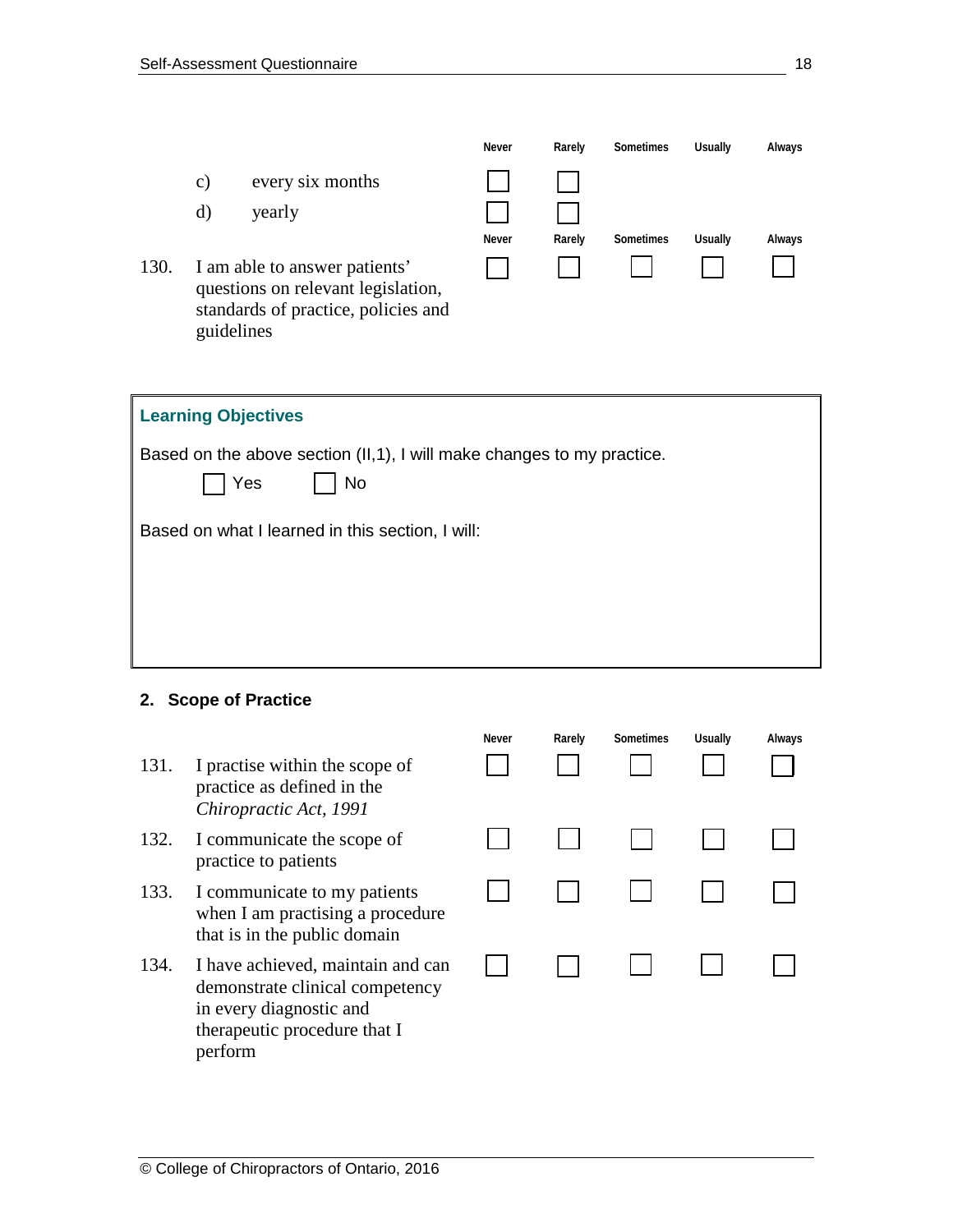- 135. Every diagnostic and therapeutic procedure I use is taught in the core curriculum, post-graduate curriculum, or continuing education division of an accredited educational institution
- 136. I understand what practices are outside the scope of chiropractic practice (e.g., mobile digital iriscope system, dark field microscopy, vega testing, hyperbaric oxygen therapy, pelvic and prostate examinations)



| <b>Learning Objectives</b>                                                                 |
|--------------------------------------------------------------------------------------------|
| Based on the above section (II,2), I will make changes to my practice.<br>Yes<br><b>No</b> |
| Based on what I learned in this section, I will:                                           |
|                                                                                            |
|                                                                                            |

## **3. Consent**

**Never Rarely Sometimes Usually Always** 137. I obtain informed consent from each patient prior to examination and treatment 138. Consent that I receive from my patients is: a) fully informed b) voluntarily given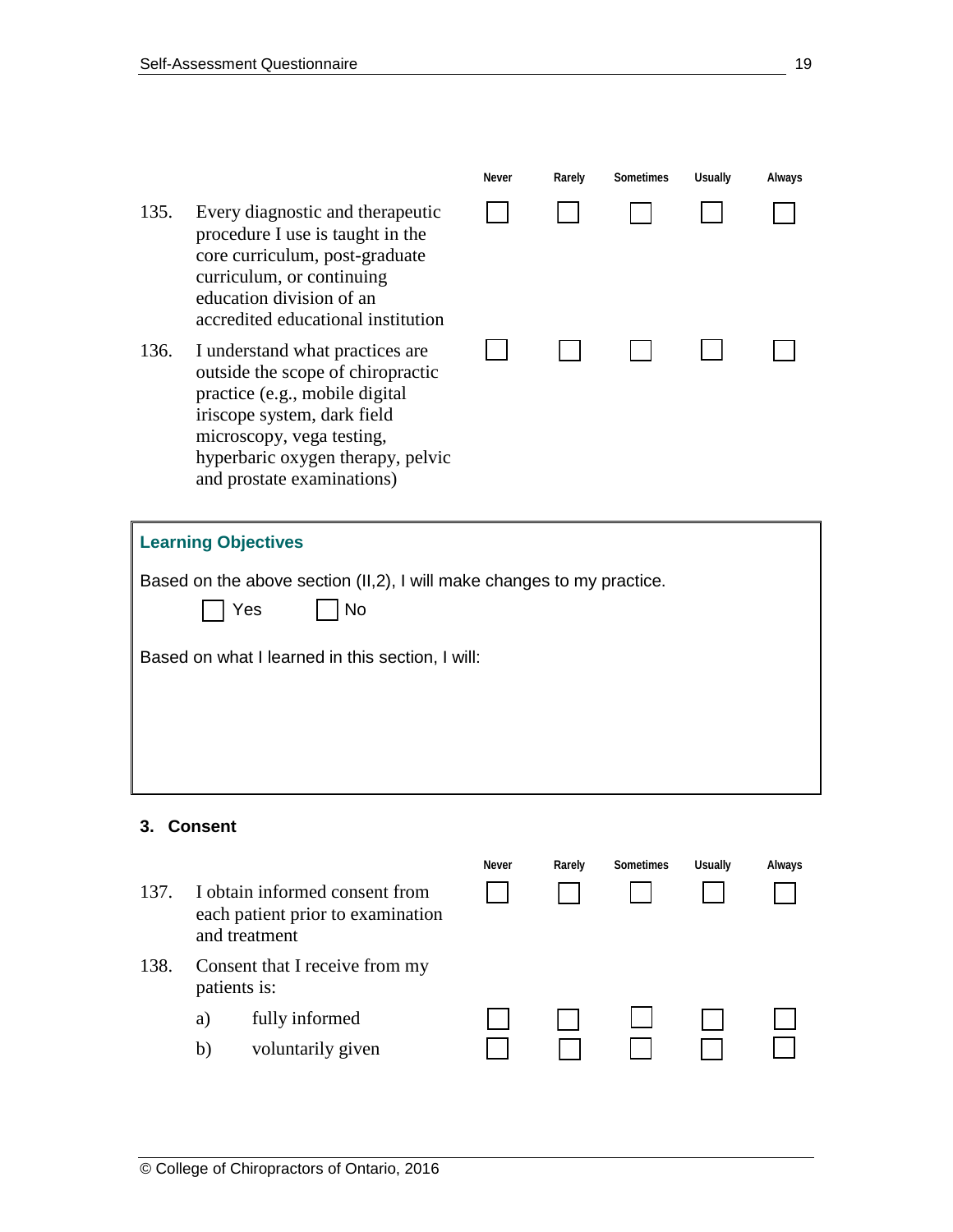**Never Rarely Sometimes Usually Always** c) related to the patient's  $\blacksquare$ conditions and circumstances d) not obtained through fraud or misrepresentations e) evidenced in a written form signed by the patient or otherwise documented in the patient health record 139. Informed consent in my practice includes a discussion of the following: a) the recommended  $\blacksquare$  $\blacksquare$ examination or treatment b) why the patient should  $\blacksquare$  $\blacksquare$ have the examination or treatment c) alternatives to the  $\blacksquare$ examination or treatment d) effects, material risks and  $\Box$  $\Box$ side-effects of the proposed examination or treatment and alternative examinations or treatments  $\overline{\phantom{a}}$ e) what might happen if the  $\blacksquare$  $\blacksquare$ patient does not have the examination or treatment 140. I obtain and update informed consent during treatment if: a) I recommend a new examination, treatment, technique or technology b) there are significant changes in the patient's condition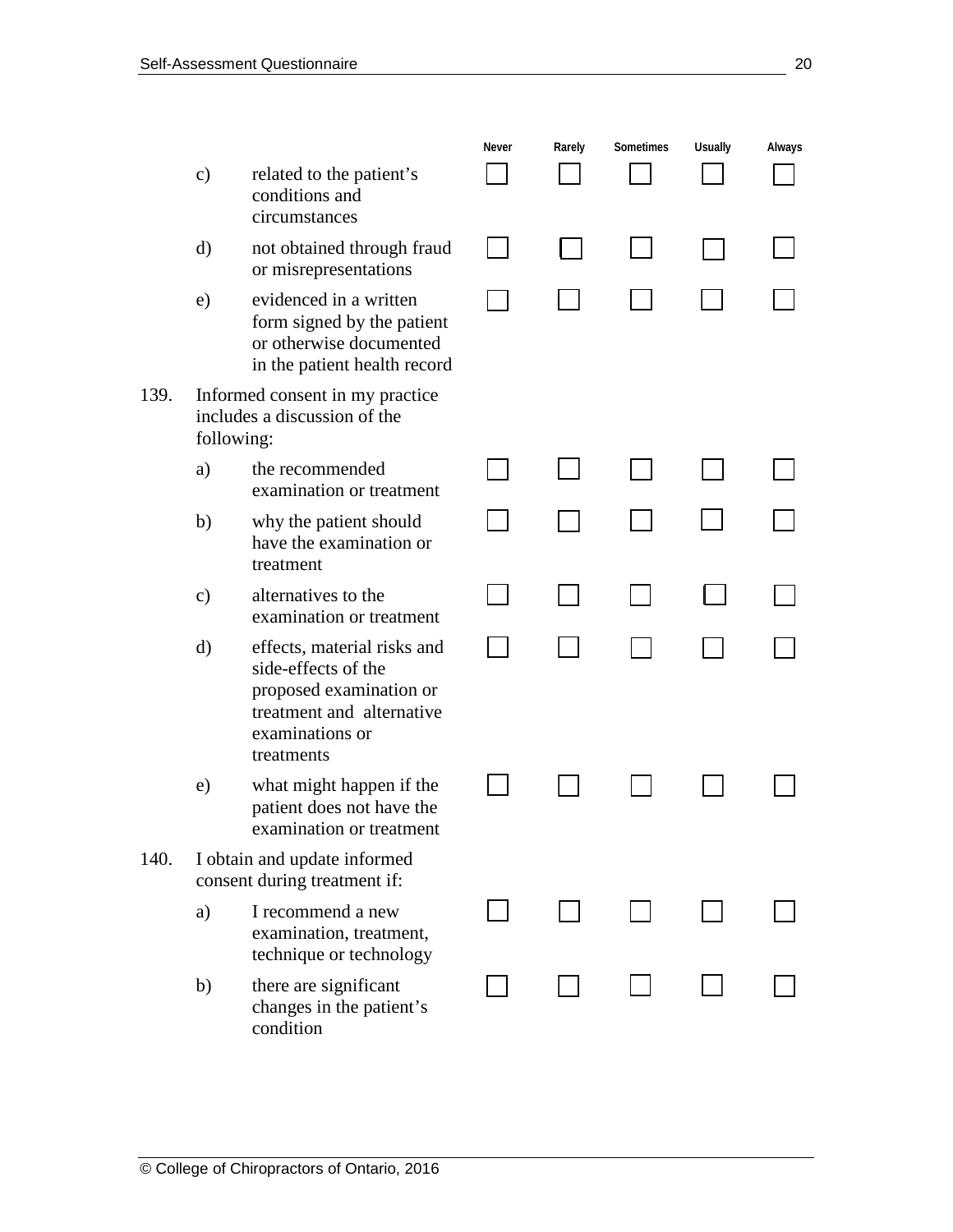- c) there are significant changes in the materia risk to a patient
- 141. I understand that for a patient have capacity to consent to examination or treatment, he/ must be able to understand the information that is relevant to making a decision about the examination or treatment and to appreciate the reasonably foreseeable consequences to a decision
- 142. I seek consent from the appropriate parent, guardian, substitute decision maker to t patients who may not have the capacity to consent to an examination or treatment

| al                       | Never | Rarely | Sometimes | Usually | Always |
|--------------------------|-------|--------|-----------|---------|--------|
| t to                     |       |        |           |         |        |
| /she<br>ιe<br>O          |       |        |           |         |        |
| d able                   |       |        |           |         |        |
| such                     |       |        |           |         |        |
| <b>or</b><br>treat<br>ιe |       |        |           |         |        |

| <b>Learning Objectives</b>                                                                 |
|--------------------------------------------------------------------------------------------|
| Based on the above section (II,3), I will make changes to my practice.<br>Yes<br><b>No</b> |
| Based on what I learned in this section, I will:                                           |
|                                                                                            |
|                                                                                            |
|                                                                                            |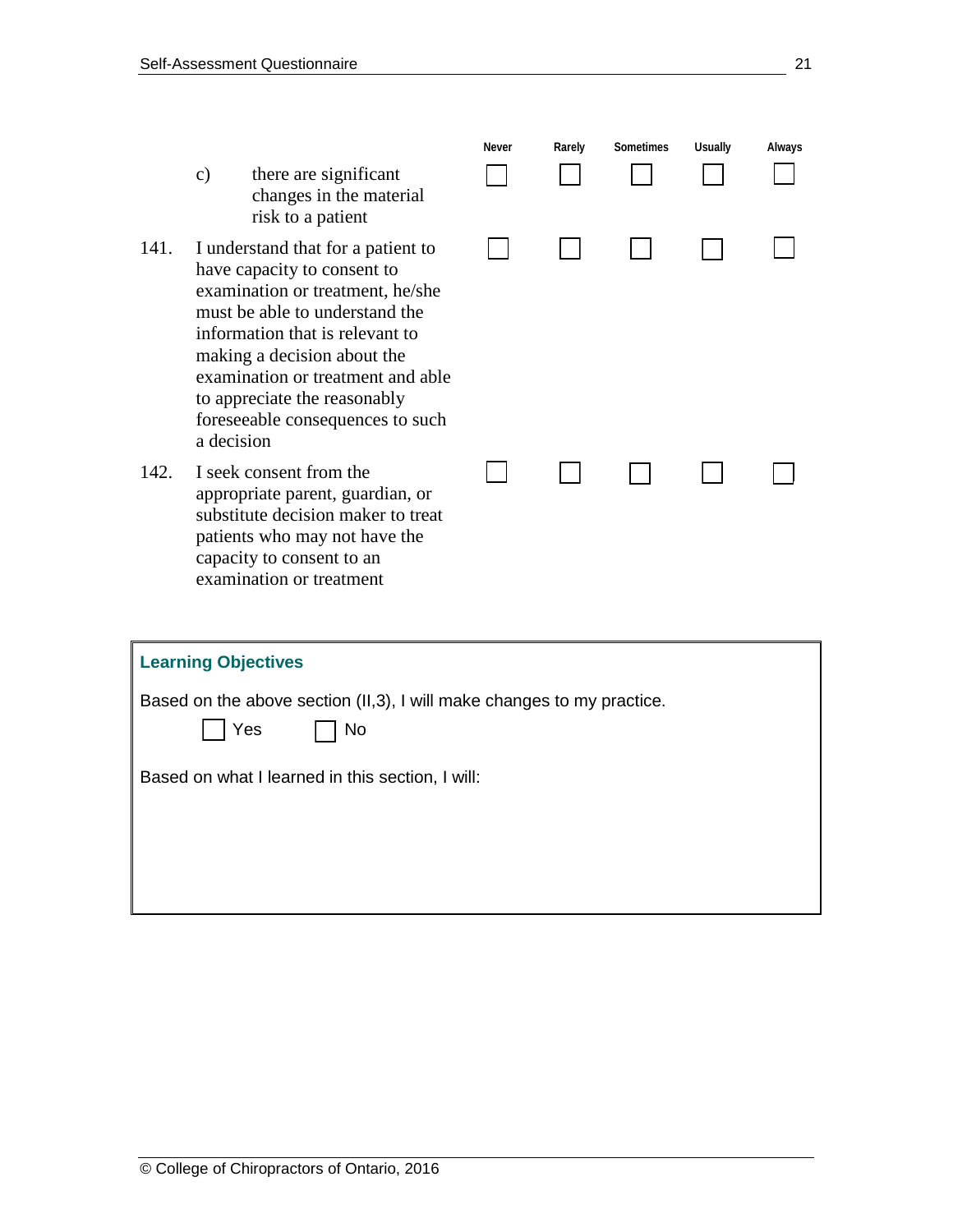#### **4. Reporting Obligations**

- 143. I am familiar with and comply with my legal obligation to report alleged sexual abuse by any health care provider to the appropriate regulatory college
- 144. I am familiar with and comply with reporting obligations in accordance with Guideline G-010: Mandatory and Permissive Reporting<sup>[14](#page-21-0)</sup>
- 145. I am familiar with and comply with the legal obligation to report specified diseases to the local Medical Officer of Health (e.g., HIV, tuberculosis, measles, mumps $)^{15}$  $)^{15}$  $)^{15}$
- 146. I am familiar with and comply with the legal obligation to report child abuse, nursing home or retirement home harm, and occupational health and safety risk

| Never | Rarely | Sometimes | Usually | Always |
|-------|--------|-----------|---------|--------|
|       |        |           |         |        |
|       |        |           |         |        |
|       |        |           |         |        |

| <b>Learning Objectives</b>                                                                  |
|---------------------------------------------------------------------------------------------|
| Based on the above section (II, 4), I will make changes to my practice.<br>Yes<br><b>No</b> |
| Based on what I learned in this section, I will:                                            |
|                                                                                             |

<span id="page-21-0"></span><sup>14</sup> Refer to Guideline G-010: Mandatory and Permissive Reporting

<span id="page-21-1"></span><sup>15</sup> Refer to Standard of Practice S-004: Reporting of Diseases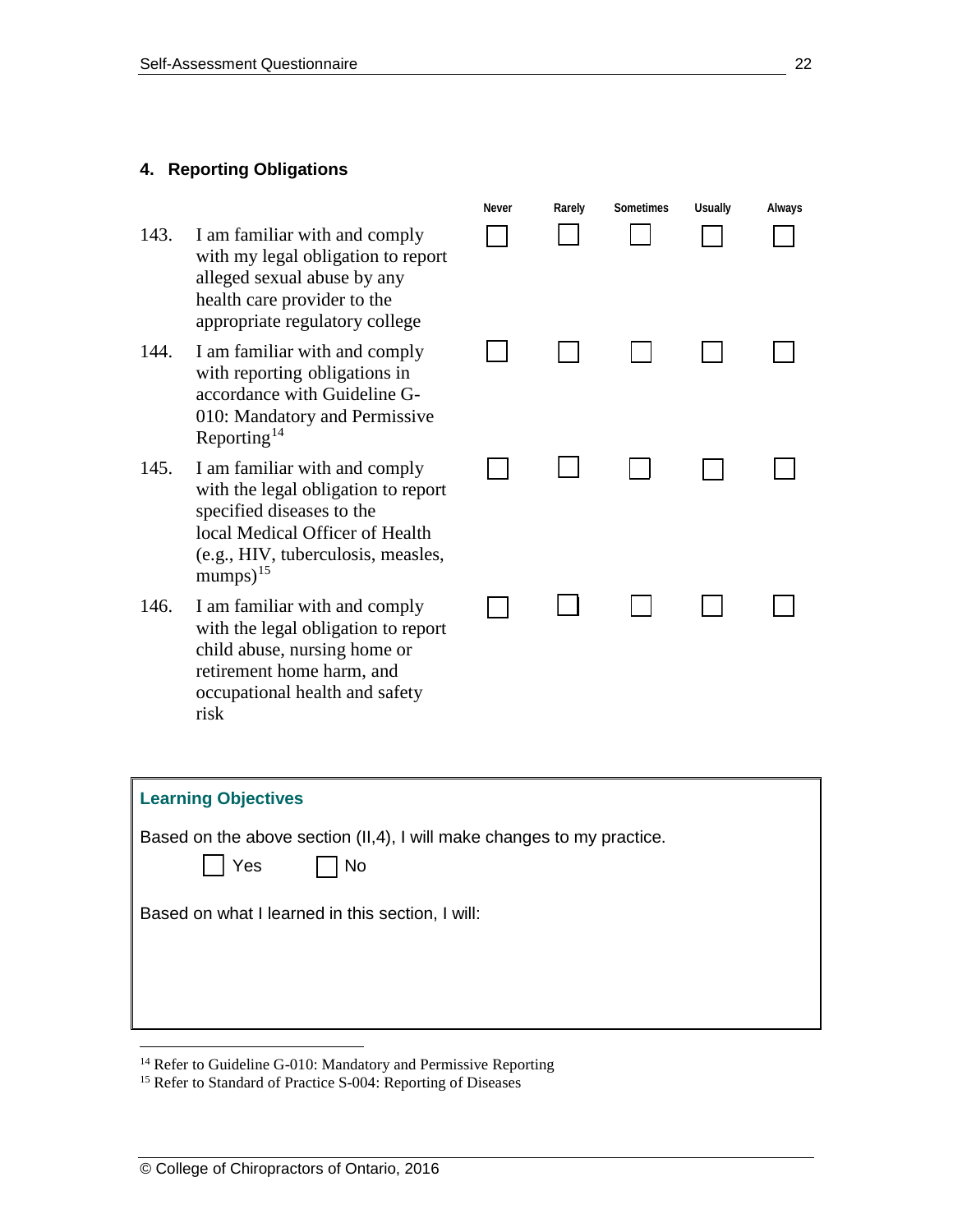## **5. Interprofessional Obligations**

|      |                                                                                                 | <b>Never</b> | Rarely | Sometimes | <b>Usually</b> | Always |
|------|-------------------------------------------------------------------------------------------------|--------------|--------|-----------|----------------|--------|
| 147. | I foster collaborative relationships<br>with other health care providers<br>and stakeholders    |              |        |           |                |        |
| 148. | I effectively communicate with<br>other health care providers to<br>ensure quality patient care |              |        |           |                |        |
| 149. | I consider and respect opinions<br>from other chiropractors and other<br>health care providers  |              |        |           |                |        |
| 150. | I refer patients to other health care<br>providers when in their best<br>interests              |              |        |           |                |        |
|      | <b>Learning Objectives</b>                                                                      |              |        |           |                |        |
|      | Based on the above section (II,5), I will make changes to my practice.<br>Yes<br><b>No</b>      |              |        |           |                |        |
|      | Based on what I learned in this section, I will:                                                |              |        |           |                |        |
|      |                                                                                                 |              |        |           |                |        |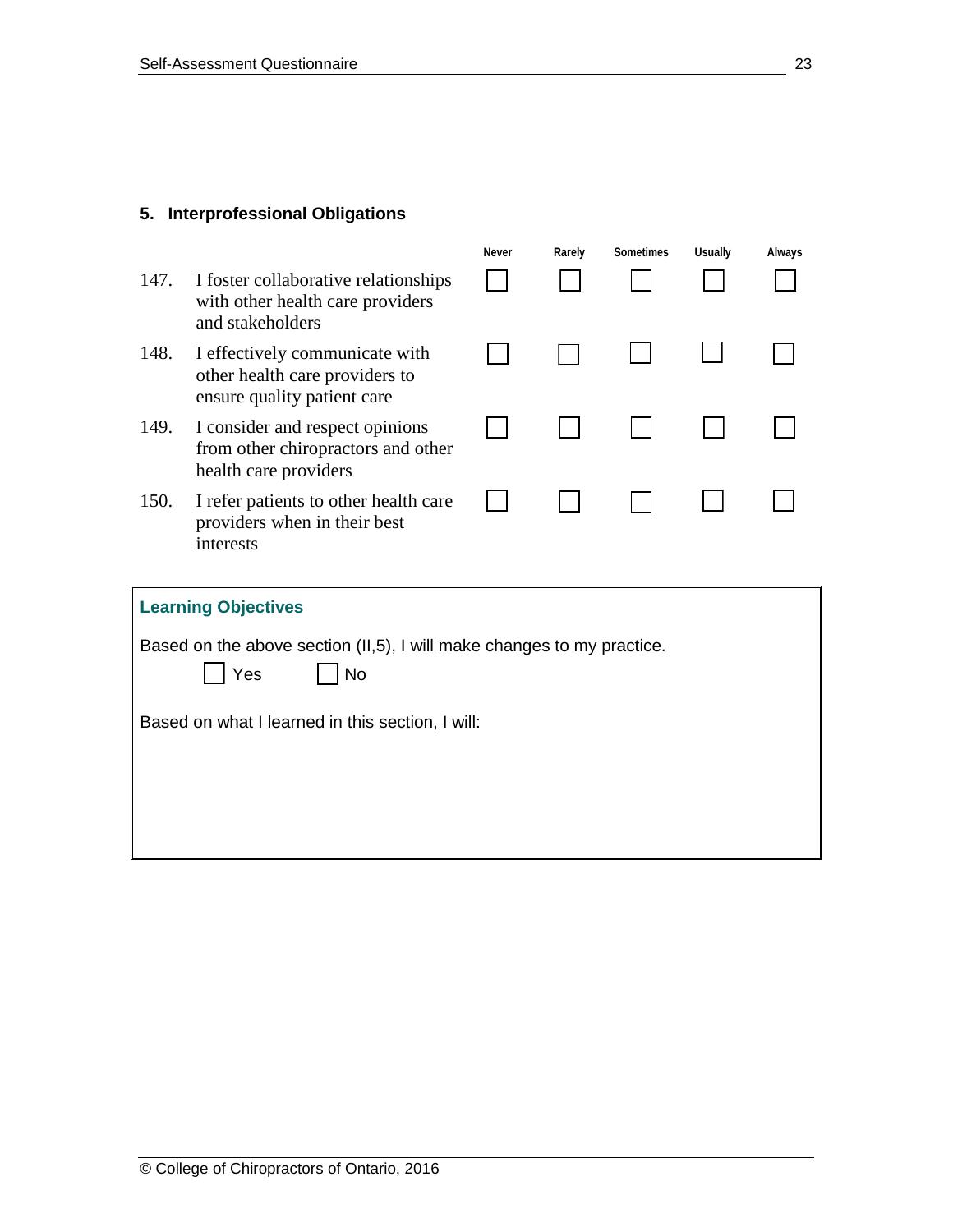#### **6. Acupuncture**

- 151. I am familiar with standard of practice S-017: Acupuncture
- 152. I use acupuncture in my practice. (*If no, go to section 7)*
- 153. I have appropriate training in acupuncture as described in the standard of practice
- 154. I understand that I may not use the title "acupuncturist" unless I am a member of the College of Traditional Chinese Medicine Practitioners and Acupuncturists of Ontario
- 155. I obtain informed consent prior to performing acupuncture  $t$ reatments<sup>[16](#page-23-0)</sup>
- 156. I use clean needle techniques
- 157. I evaluate the contra-indications to the use of acupuncture
- 158. I react appropriately in response to accidents and untoward reactions as a result of acupuncture treatments
- 159. I take the necessary precautions to prevent injury as a result of acupuncture treatments

| Yes    | No     |     |
|--------|--------|-----|
| $\Box$ | $\Box$ |     |
| $\Box$ | $\Box$ |     |
| $\Box$ | $\Box$ |     |
| $\Box$ | $\Box$ |     |
|        |        |     |
| Never  | Rarely | Som |

| Never | Rarely | Sometimes | <b>Usually</b> | Always |
|-------|--------|-----------|----------------|--------|
|       |        |           | $\sim$         |        |
|       |        |           |                |        |
|       |        |           |                |        |

<span id="page-23-0"></span><sup>&</sup>lt;sup>16</sup> Refer to Section II (3) in this document.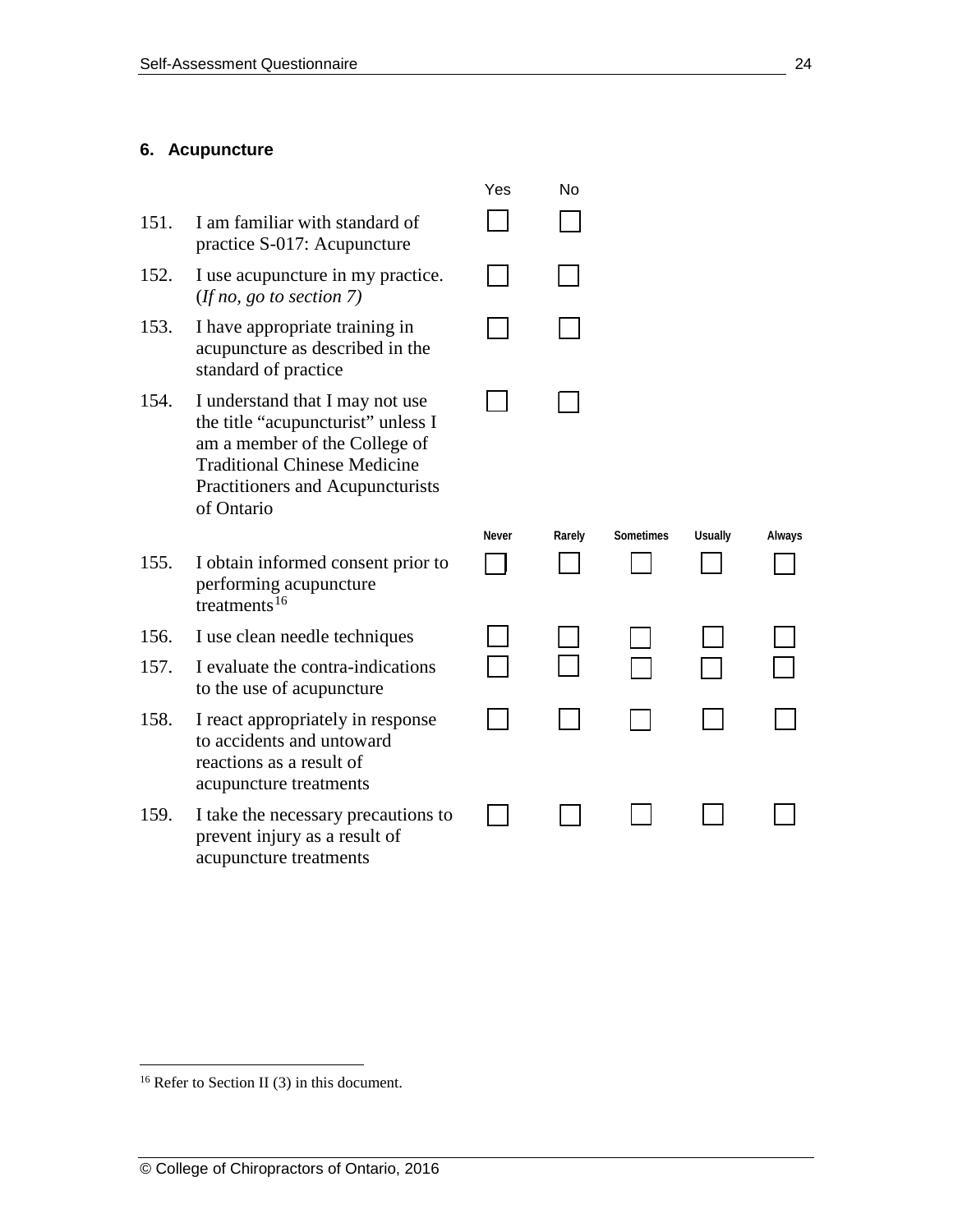| <b>Learning Objectives</b>                                                                 |
|--------------------------------------------------------------------------------------------|
| Based on the above section (II,6), I will make changes to my practice.<br>Yes<br><b>No</b> |
| Based on what I learned in this section, I will:                                           |
|                                                                                            |
|                                                                                            |

## **7. Members of More Than One Health Profession**

|      |                                                                                                                                                                                                                                   | Yes   | No     |           |                |        |
|------|-----------------------------------------------------------------------------------------------------------------------------------------------------------------------------------------------------------------------------------|-------|--------|-----------|----------------|--------|
| 160. | I am familiar with standard of<br>practice S-011: Members of More<br>Than One Health Profession                                                                                                                                   |       |        |           |                |        |
| 161. | I am a member of more than one<br>health profession. (If no, go to<br>section 8)                                                                                                                                                  |       |        |           |                |        |
|      |                                                                                                                                                                                                                                   | Never | Rarely | Sometimes | <b>Usually</b> | Always |
| 162. | I maintain, delineate and<br>document professional services of<br>different health professions in the<br>patient health record, financial<br>record, billing policies and<br>procedures, and documentation<br>relating to consent |       |        |           |                |        |
| 163. | I clearly communicate to patients<br>in which role I am acting when<br>providing treatment                                                                                                                                        |       |        |           |                |        |
| 164. | I communicate to patients when I<br>am practising outside my<br>chiropractic scope of practice                                                                                                                                    |       |        |           |                |        |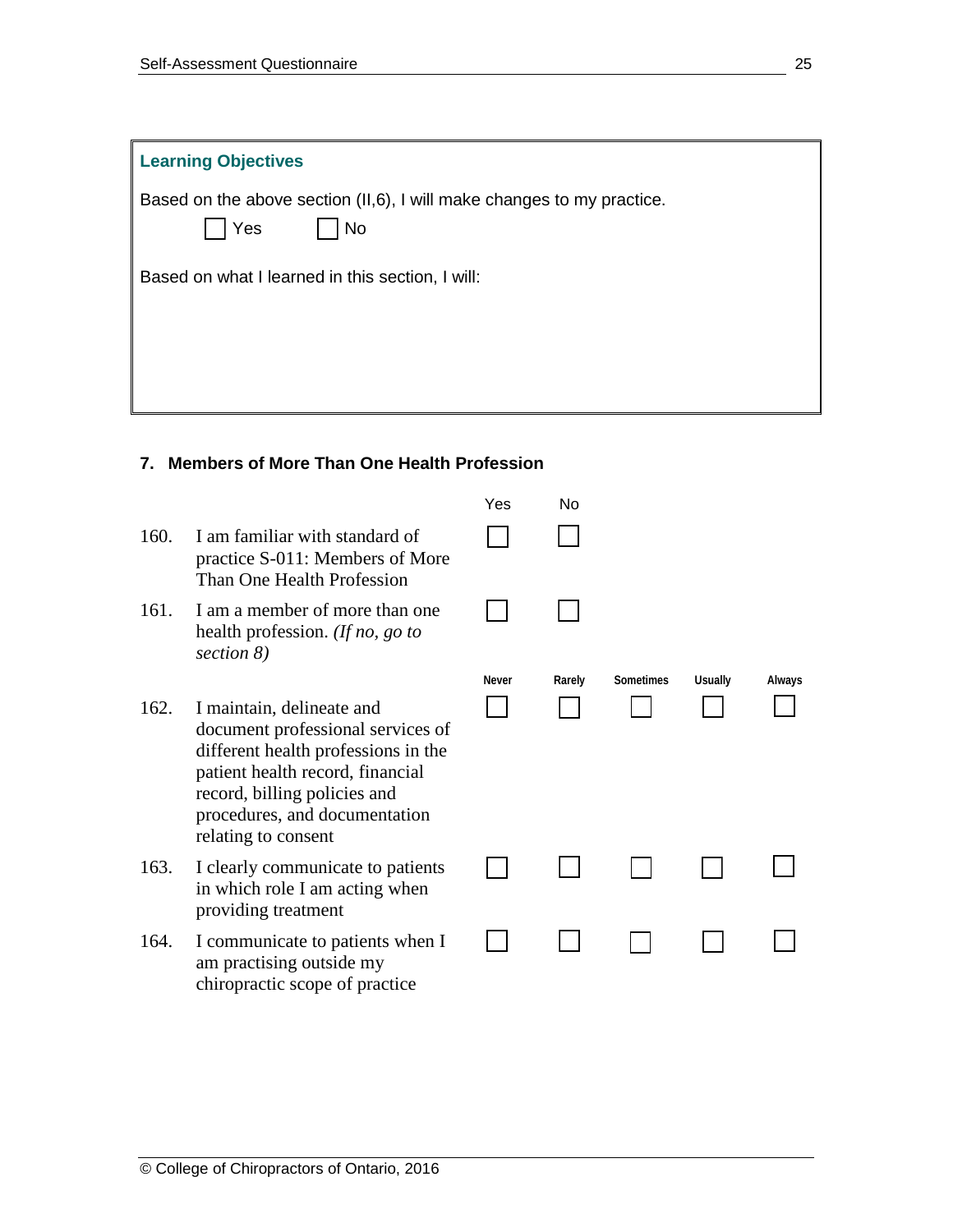$\Box$ 165. I understand and comply with the  $\Box$  $\Box$  $\Box$  $\perp$ regulatory framework of the profession in which capacity I am practising

| <b>Learning Objectives</b>                                                                  |
|---------------------------------------------------------------------------------------------|
| Based on the above section (II, 7), I will make changes to my practice.<br>Yes<br><b>No</b> |
| Based on what I learned in this section, I will:                                            |
|                                                                                             |
|                                                                                             |
|                                                                                             |

## **8. Chiropractic Care of Animals**

|      |                                                                                                   | Yes | N٥ |
|------|---------------------------------------------------------------------------------------------------|-----|----|
| 166. | I am a familiar with standard of<br>practice S-009: Chiropractic Care<br>of Animals               |     |    |
| 167. | I provide chiropractic care to<br>animals. (If no, go to section 9)                               |     |    |
| 168. | I have appropriate training in<br>animal chiropractic as described<br>in the standard of practice |     |    |
| 169. | I maintain a separate portion of<br>my office for chiropractic<br>treatment of animals            |     |    |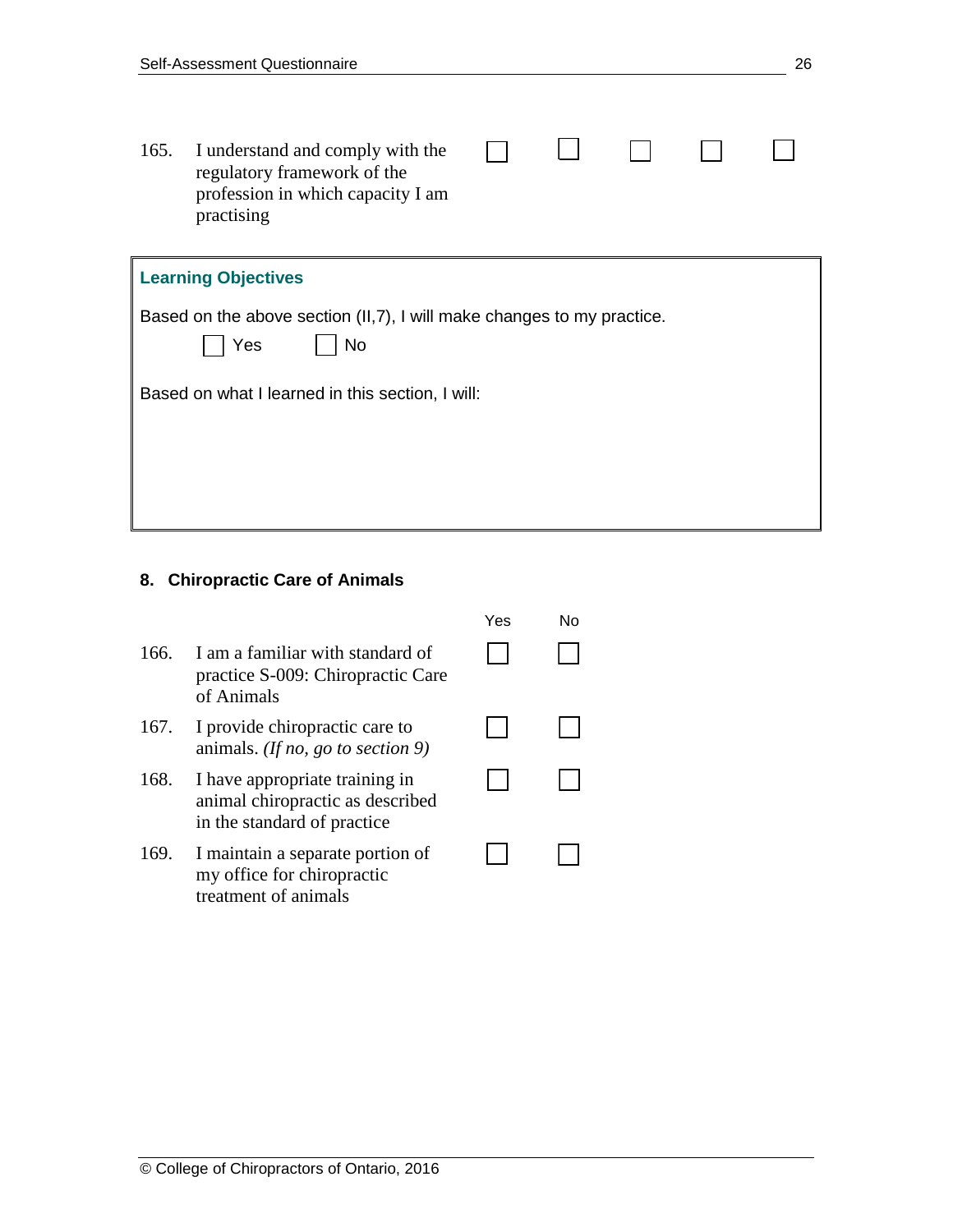- 170. I defer the primary responsibility for the health care of the animal to a member of the College of Veterinarians of Ontario, who is responsible for appropriate history taking, comprehensive examination, and the overall treatment/ management of the animal
- 171. I obtain informed and voluntary consent from the owner of the animal $17$
- 172. I maintain separate appointment books, health and financial records

| Never | Rarely | Sometimes | <b>Usually</b> | Always |
|-------|--------|-----------|----------------|--------|
|       |        |           |                |        |
|       |        |           |                |        |
|       |        |           |                |        |
|       |        |           |                |        |
|       |        |           |                |        |

| <b>Learning Objectives</b>                                                          |
|-------------------------------------------------------------------------------------|
| Based on the above section (II,8), I will make changes to my practice.<br>Yes<br>No |
| Based on what I learned in this section, I will:                                    |
|                                                                                     |
|                                                                                     |

## **9. Orthotics**

Yes No 173. I am familiar with standard of  $\Box$ practice S-012: Orthotics  $\Box$ 174. I provide orthotics to my patients.  $\Box$ *(If no, go to section 10)*

<span id="page-26-0"></span><sup>&</sup>lt;sup>17</sup> Refer to Section II (3) of this document.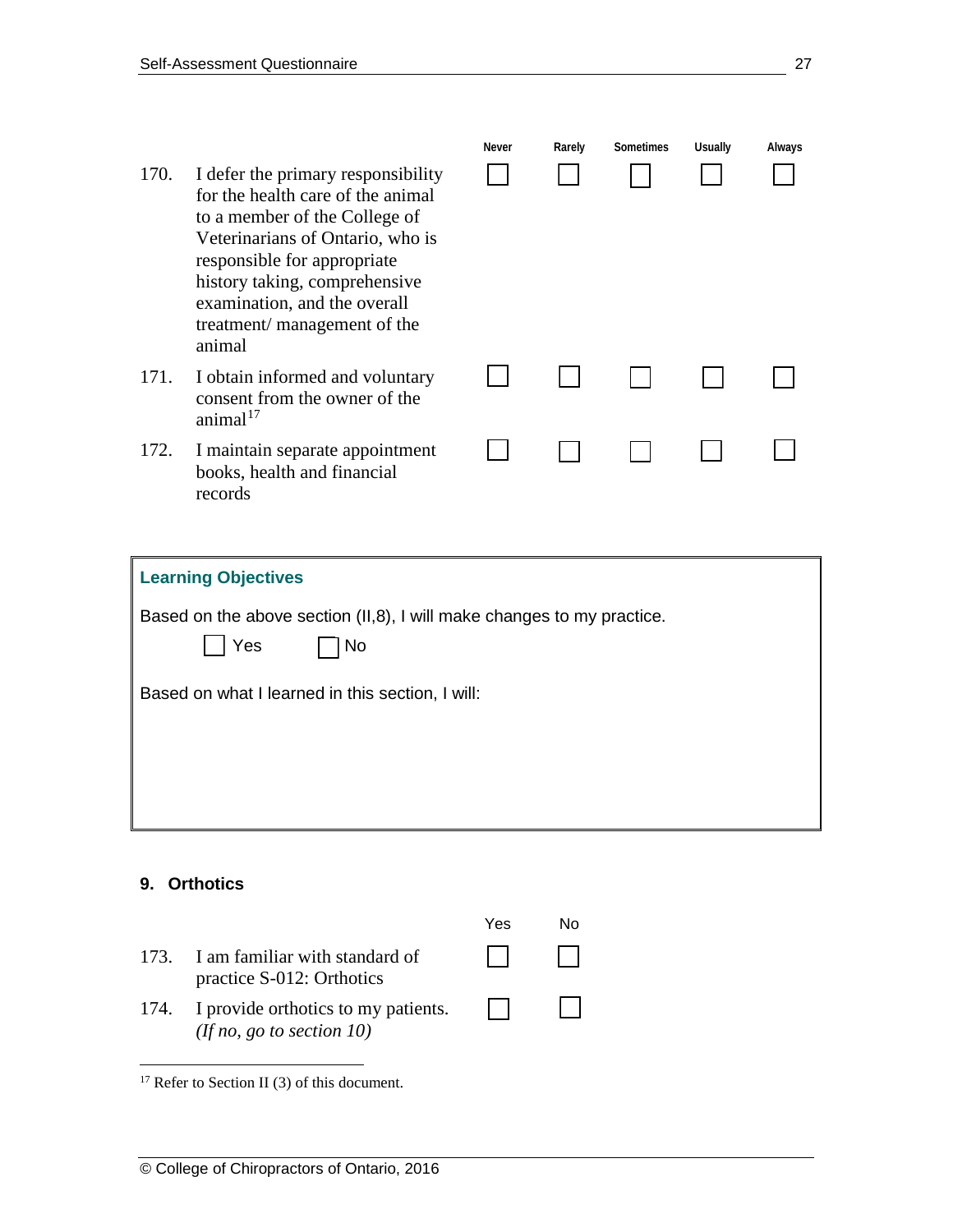- 175. I have appropriate training, skill and competence to prescribe, manufacture, sell and/or dispense orthotics, as described in the standard of practice
- 176. I use appropriate examination and diagnosis of patients with conditions within the scope of practice of chiropractic which may reasonably be expected to benefit from the use of orthotics
- 177. I evaluate indications and contraindications of orthotics for individual patients
- 178. Prior to prescribing orthotics, I give a diagnosis based on case history, examination (physical, diagnostic, imaging, laboratory), including gait and postural analysis and interpretation and differential diagnosis to rule out possible pathologies
- 179. I obtain informed consent from patients prior to prescribing  $\arctan^{18}$  $\arctan^{18}$  $\arctan^{18}$
- 180. I adhere to treatment protocol including:
	- a) prescribing custom orthotics when they are required by the patient
	- b) therapeutic trial of care with all orthotics

| Yes | No |
|-----|----|
|     |    |

| Never | Rarely | Sometimes | Usually | Always |
|-------|--------|-----------|---------|--------|
|       |        |           |         |        |
|       |        |           |         |        |
|       |        |           |         |        |
|       |        |           |         |        |
|       |        |           |         |        |
|       |        |           |         |        |

<span id="page-27-0"></span> $18$  Refer to Section II (3) of this document.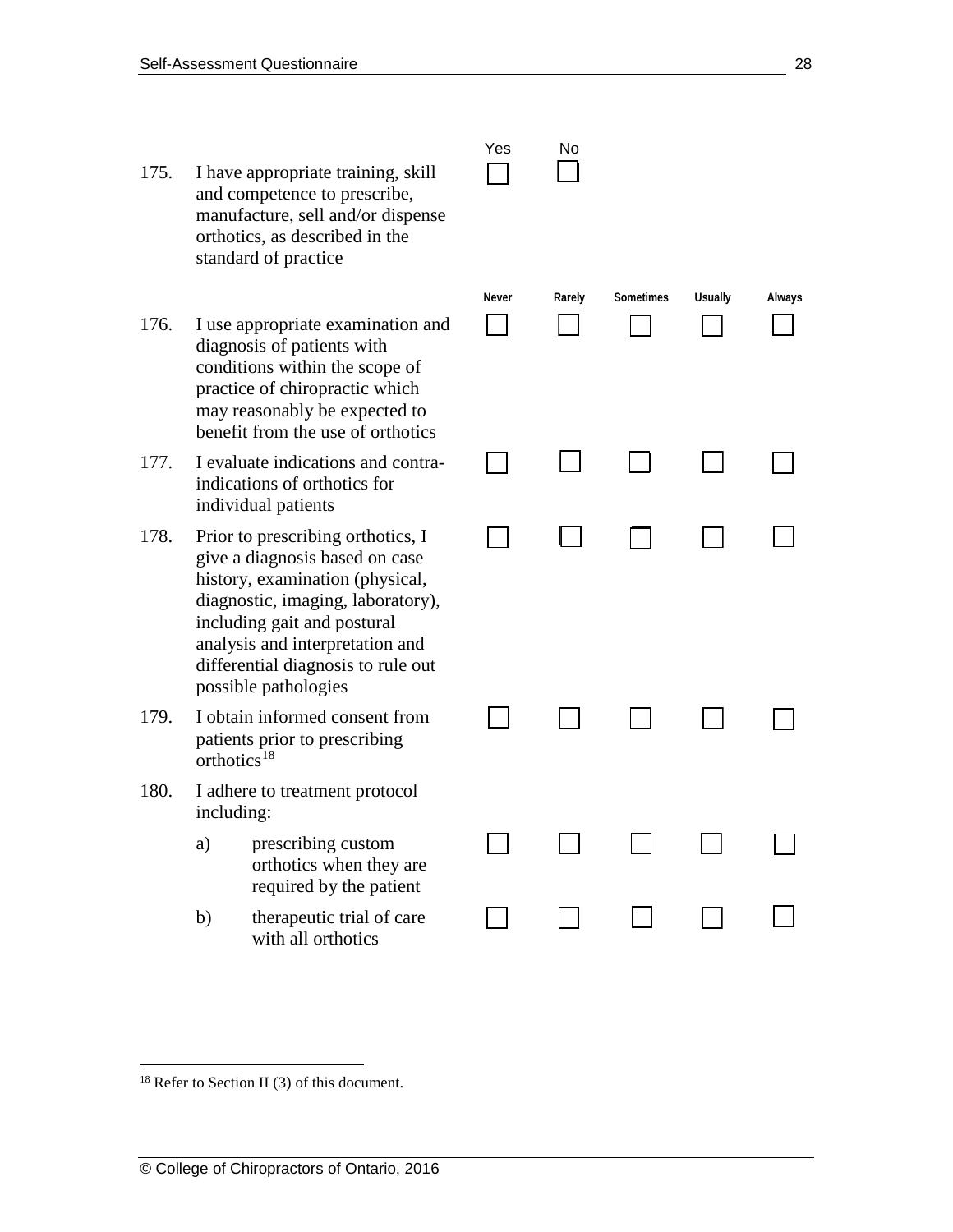**Never Rarely Sometimes Usually Always** c) ensuring the orthotics  $\sim$ dispensed meet the prescriptions of the contours of the patient's feet d) providing short-term instructions and recommendations, reasonable expectations and advice on appropriate footwear e) assessing the outcome of care to determine if there is a need for different treatment and/or referral to another health care provider 181. The cost of orthotics reasonably  $\overline{\phantom{a}}$ relates to the time, expertise and cost of the orthotics 182. I comply with CCO's conflict of interest standard with respect to the prescribing, manufacturing, selling and dispensing of orthotics, including: a) I assure each patient that  $\mathcal{L}$ his/her choice of services or suppliers will not affect the quality of health care services provided by the member b) I disclose if I have any personal interest in a supplier or company I use when prescribing, manufacturing, selling or

dispensing orthotics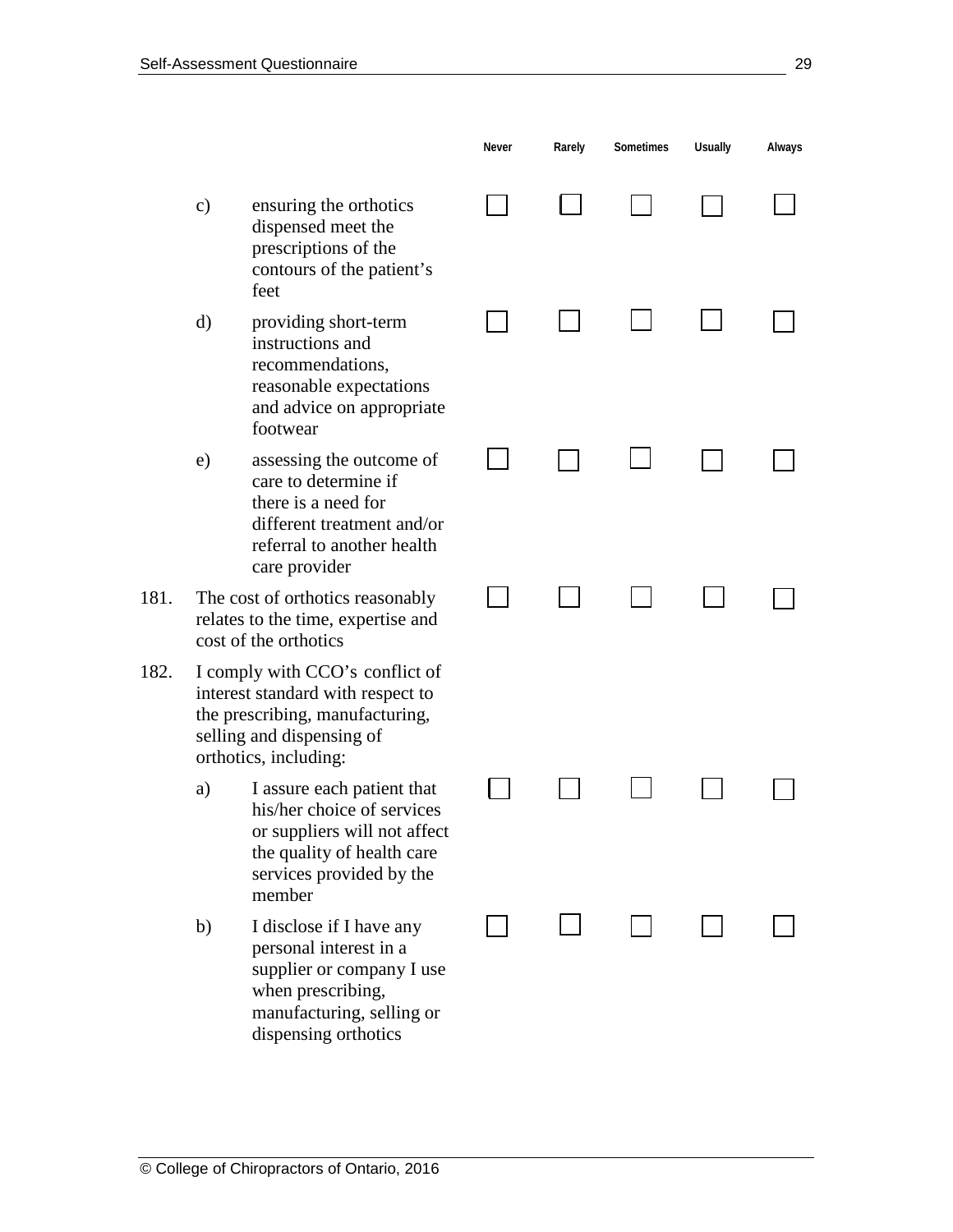**Never Rarely Sometimes Usually Always** c) I inform each patient that  $\overline{\phantom{a}}$  $\blacksquare$  $\overline{\phantom{0}}$ he/she has an option of using any alternative facilities, services or suppliers

| <b>Learning Objectives</b>                                                          |
|-------------------------------------------------------------------------------------|
| Based on the above section (II,9), I will make changes to my practice.<br>Yes<br>No |
| Based on what I learned in this section, I will:                                    |
|                                                                                     |
|                                                                                     |

## **10. Conflict of interest in Commercial Ventures**

|      |                                                                                                                                                                                                   | Never | Rarely | Sometimes | <b>Usually</b> | Always |
|------|---------------------------------------------------------------------------------------------------------------------------------------------------------------------------------------------------|-------|--------|-----------|----------------|--------|
| 183. | I am familiar with and comply<br>with Standard of Practice S-019:<br>Conflict of Interest in<br><b>Commercial Ventures</b>                                                                        |       |        |           |                |        |
| 184. | I disclose to patients any potential<br>conflict of interest, including<br>referral of a patient to a supplier<br>of health care products and<br>services in which I have a<br>financial interest |       |        |           |                |        |
| 185. | I maintain the interests of my<br>patients above my commercial<br>interests                                                                                                                       |       |        |           |                |        |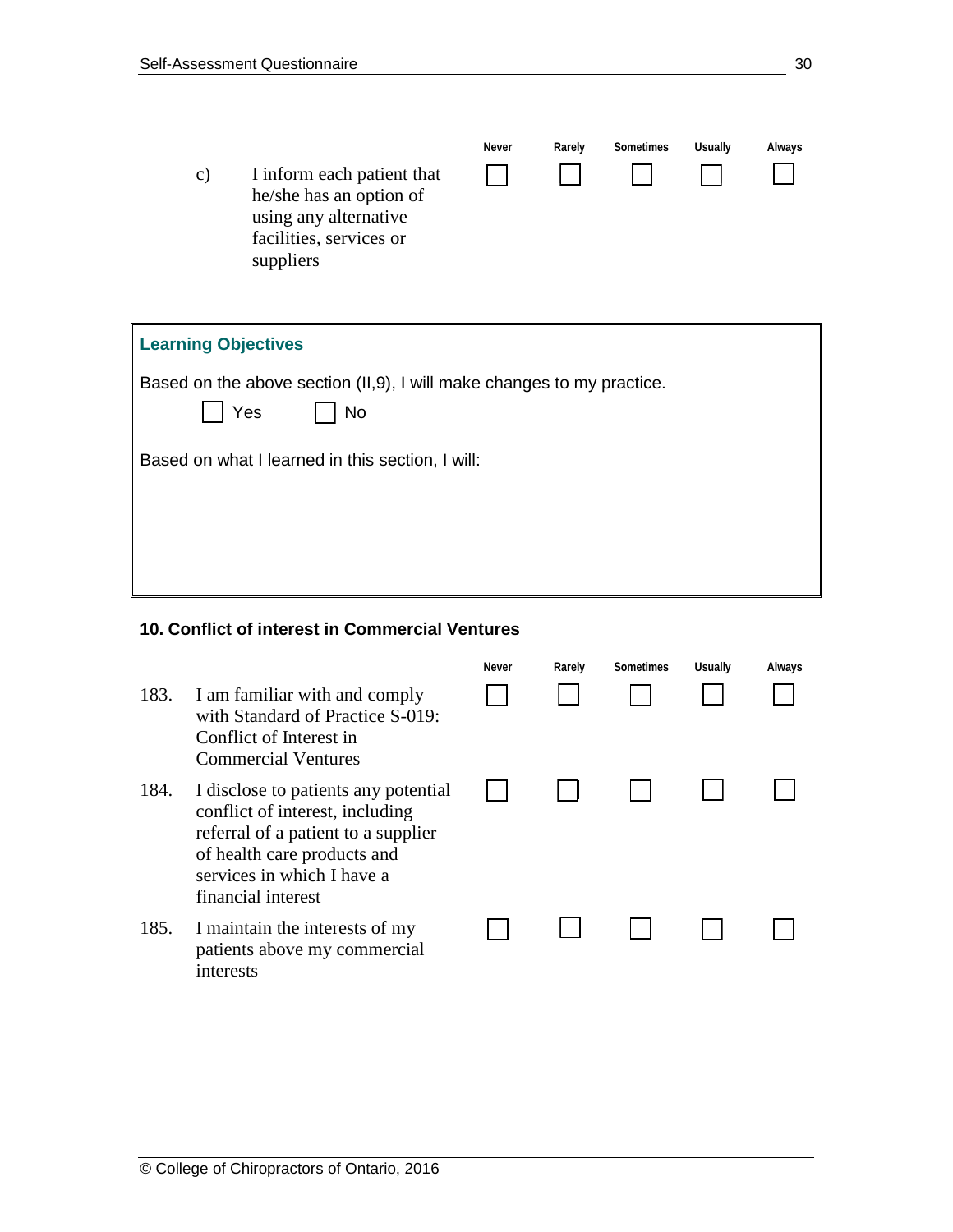|                                                                                              | Never | Rarely | Sometimes | <b>Usually</b> | Always |
|----------------------------------------------------------------------------------------------|-------|--------|-----------|----------------|--------|
| <b>Learning Objectives</b>                                                                   |       |        |           |                |        |
| Based on the above section (II, 10), I will make changes to my practice.<br>Yes<br><b>No</b> |       |        |           |                |        |
| Based on what I learned in this section, I will:                                             |       |        |           |                |        |
|                                                                                              |       |        |           |                |        |

#### **11. Assistive Devices**

- 186. I am familiar with standard of practice S-021: Assistive Devices
- 187. I prescribe or dispense assistive devices to my patients. *(If no, go to section 12)*
- 188. I have appropriate training, skill and competence to examine, prescribe, sell and/or dispense assistive devices, as described in the standard of practice
- 189. I use appropriate examination and diagnosis of patients with conditions within the scope of practice of chiropractic which may reasonably be expected to benefit from the use of assistive devices
- 190. I evaluate indications and contraindications of assistive devices for individual patients

| Yes   | No     |           |         |        |
|-------|--------|-----------|---------|--------|
|       |        |           |         |        |
| Yes   | No     |           |         |        |
| Never | Rarely | Sometimes | Usually | Always |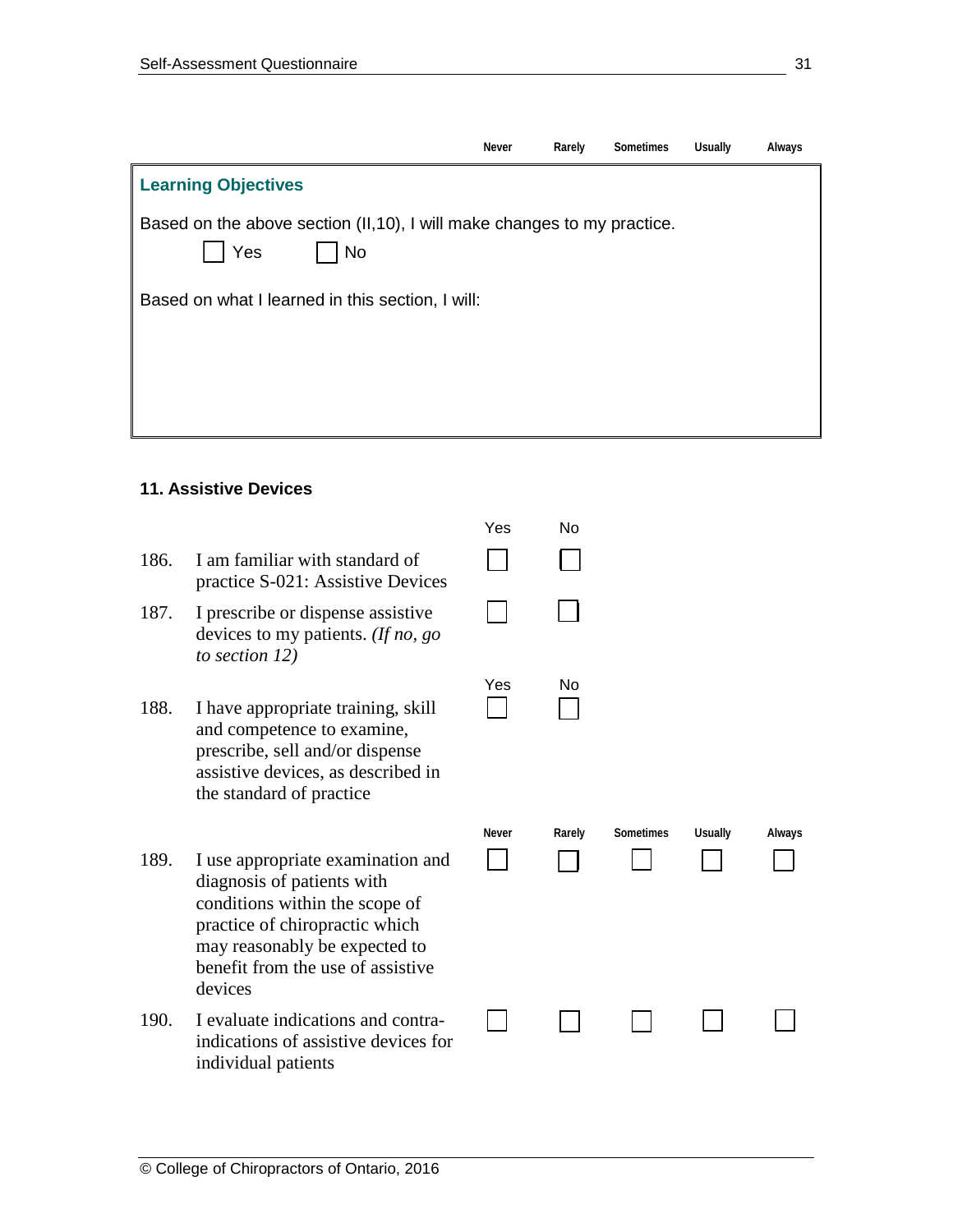- 191. Prior to prescribing orthotics, I give a diagnosis based on case history, examination (physical, diagnostic, imaging, laboratory), assessment of patient's physical and functional limitations, interpretation and differential diagnosis to rule out possible pathologies
- 192. I obtain informed consent from patients prior to prescribing assistive devices<sup>[19](#page-31-0)</sup>
- 193. I adhere to treatment protocol including:
	- a) prescribing assistive devices when they are required by the patient
	- b) therapeutic trial of care with assistive devices
	- c) ensuring the assistive devices dispensed meet the prescriptions for that patient
	- d) providing short-term instructions and recommendations, reasonable expectations and advice
	- e) assessing the outcome of care to determine if there is a need for different treatment and/or referral to another health care provider

| Never<br>$\blacksquare$ | Rarely         | Sometimes<br>$\left.\rule{0pt}{10pt}\right]$ | Usually<br>ı        | Always |
|-------------------------|----------------|----------------------------------------------|---------------------|--------|
|                         | $\Box$         | $\blacksquare$                               | $\Box$              |        |
|                         |                |                                              |                     |        |
|                         | $\blacksquare$ | $\blacksquare$                               | ┓<br>$\blacksquare$ |        |
|                         |                |                                              |                     |        |
|                         |                |                                              |                     |        |
|                         |                |                                              |                     |        |

<span id="page-31-0"></span><sup>&</sup>lt;sup>19</sup> Refer to Section II (3) of this document.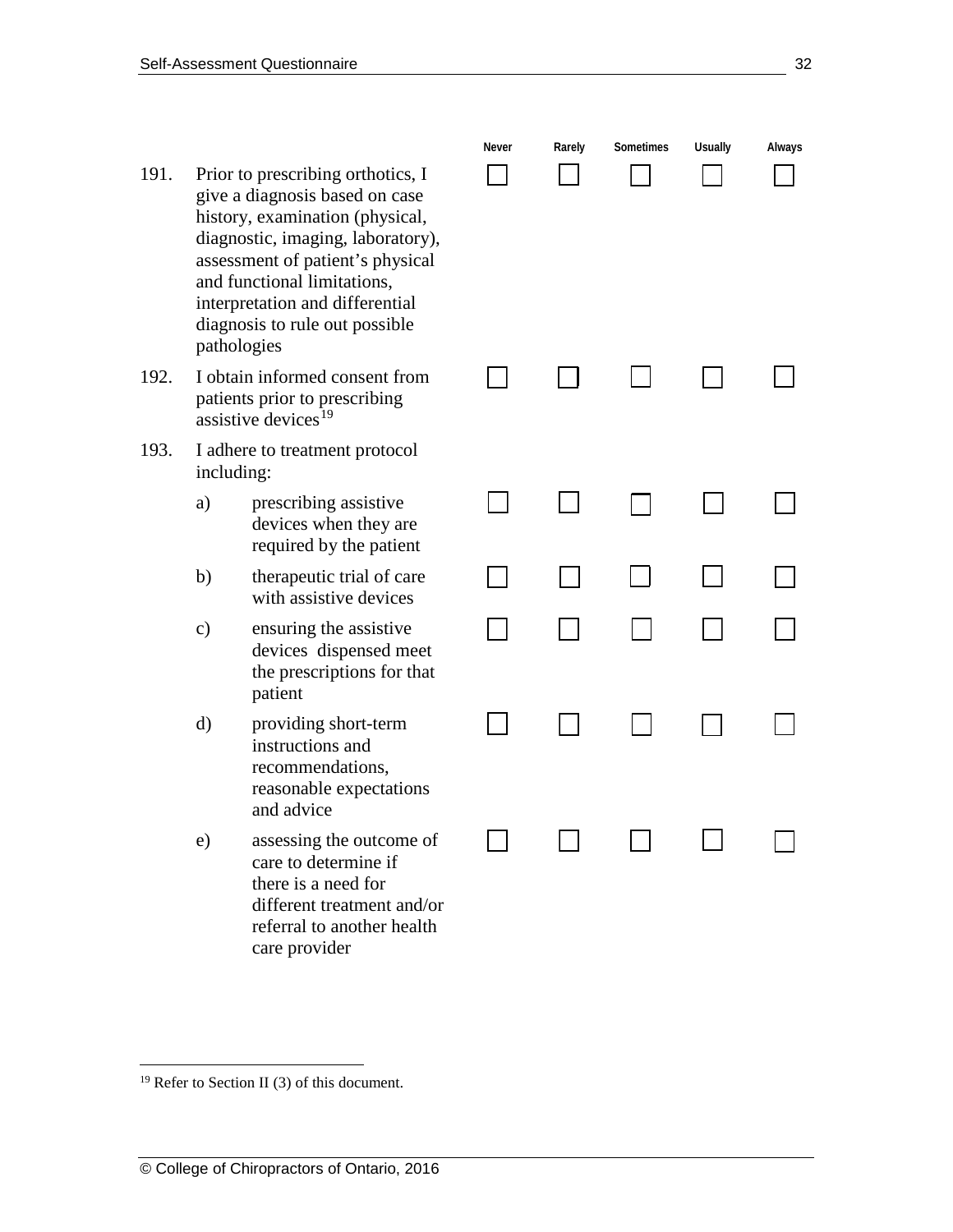- 194. The cost of assistive devices reasonably relates to the time, expertise and cost of the assisti devices
- 195. I comply with CCO's conflict interest standard with respect to the prescribing, manufacturing, selling and dispensing of assist devices, including:
	- a) I assure each patient that his/her choice of servic or suppliers will not aff the quality of health car services provided by th member
	- b) I disclose if I have any personal interest in a supplier or company I u when prescribing, manufacturing, selling dispensing assistive devices
	- $c)$  I inform each patient the he/she has an option of using any alternative facilities, services or suppliers

|                                  | Never | Rarely | Sometimes | Usually | Always |
|----------------------------------|-------|--------|-----------|---------|--------|
| ive                              |       |        |           |         |        |
| of<br>$\mathbf{O}$<br>5,<br>tive |       |        |           |         |        |
| at<br>es<br>fect<br>re<br>ιe     |       |        |           |         |        |
| ise                              |       |        |           |         |        |
| $\alpha$                         |       |        |           |         |        |
| ıat                              |       |        |           |         |        |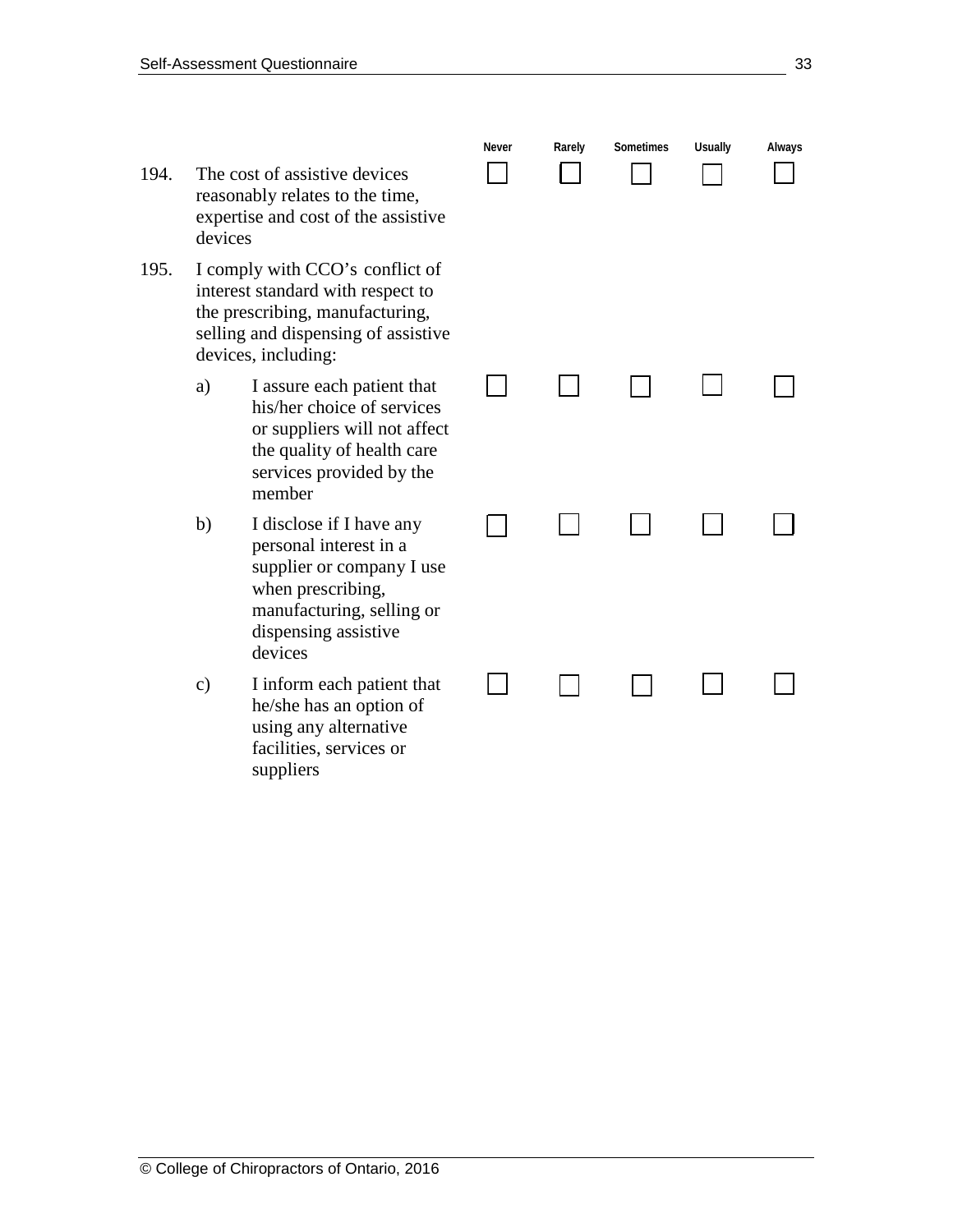| <b>Learning Objectives</b>                                                                   |
|----------------------------------------------------------------------------------------------|
| Based on the above section (II, 11), I will make changes to my practice.<br>Yes<br><b>No</b> |
| Based on what I learned in this section, I will:                                             |
|                                                                                              |
|                                                                                              |
|                                                                                              |

## **12. Best Practices**

|      |                                                                                       | <b>Never</b> | Rarely | Sometimes | <b>Usually</b> | Always |
|------|---------------------------------------------------------------------------------------|--------------|--------|-----------|----------------|--------|
| 196. | I base patient care on best<br>practices that reflect necessary<br>care <sup>20</sup> |              |        |           |                |        |
| 197. | I put patients' interests ahead of<br>my personal interests or financial<br>gain      |              |        |           |                |        |
| 198. | I maintain forms that are<br>consistent with CCO's standards<br>of practice           |              |        |           |                |        |

| <b>Learning Objectives</b>                                                             |  |  |  |  |  |  |
|----------------------------------------------------------------------------------------|--|--|--|--|--|--|
| Based on the above section (II,12), I will make changes to my practice.<br>  Yes<br>No |  |  |  |  |  |  |
| Based on what I learned in this section, I will:                                       |  |  |  |  |  |  |
|                                                                                        |  |  |  |  |  |  |

<span id="page-33-0"></span><sup>&</sup>lt;sup>20</sup> For an explanation of best practices, please refer to page 15 of the Self Assessment Handbook.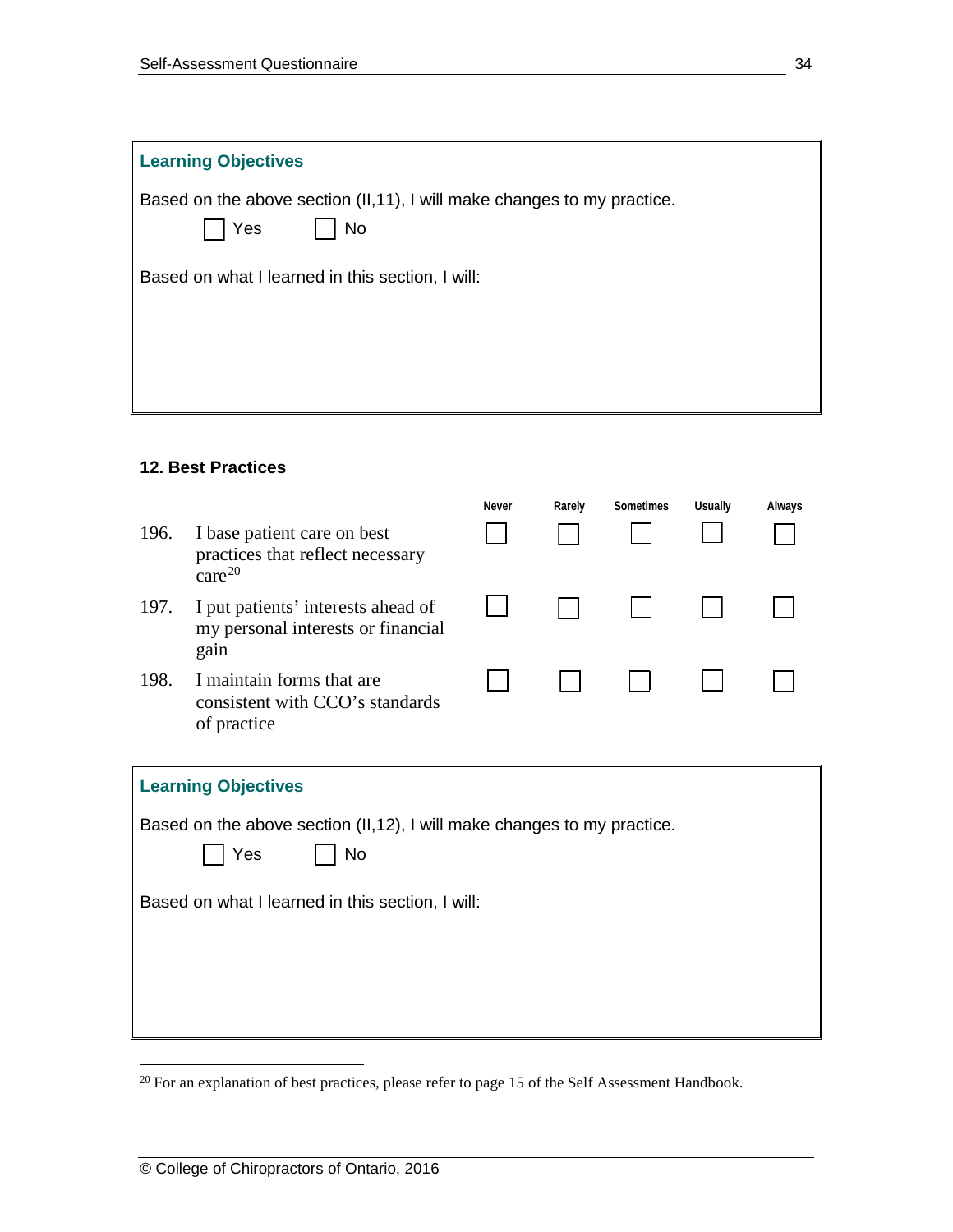#### **III COMMUNICATIONS**

- 199. I identify myself as a chiropractor to my patients
- 200. I only use the title "doctor of chiropractic"
- 201. I only use the term "specialist" as outlined in policy P-029: Chiropractic Specialties – Fellow of the College of Chiropractic Sciences (Canada), Fellow of the Chiropractic College of Radiologists (Canada), Fellow of the College of Chiropractic Sports Sciences (Canada), Fellow of the College of Chiropractic Orthopaedic Specialists (Canada), Fellow of the Canadian College of Chiropractic Specialty College of Physical and Occupational Rehabilitation (Canada)
- 202. I foster open, honest and clear communication that is understandable, meaningful and non-judgmental in all interactions with patients
- 203. I foster open, honest and clear communication that is understandable, meaningful and non-judgmental in all interactions with other health care providers
- 204. I foster open, honest and clear communication that is understandable, meaningful and non-judgmental in all interactions with CCO
- 205. I engage in effective communication with CCO in a timely manner



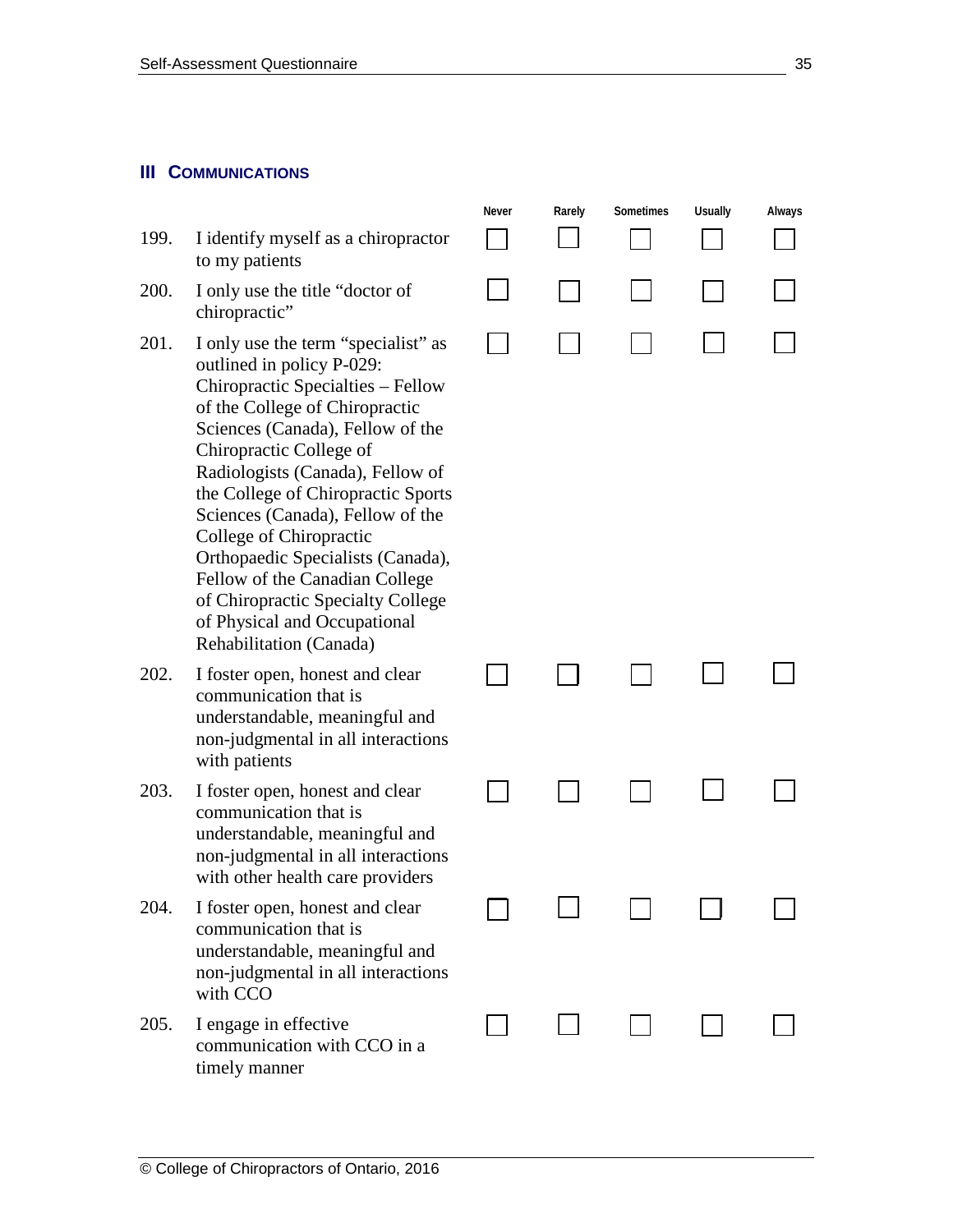|      |                                                                                                                     | Never | Rarely | Sometimes | <b>Usually</b> | Always |
|------|---------------------------------------------------------------------------------------------------------------------|-------|--------|-----------|----------------|--------|
| 206. | My written communication is<br>clear and legible                                                                    |       |        |           |                |        |
| 207. | I take into account all verbal, non-<br>verbal and written<br>communications                                        |       |        |           |                |        |
| 208. | My communications are done in a<br>timely and effective manner                                                      |       |        |           |                |        |
| 209. | My communications are done in a<br>caring, professional and patient-<br>centred manner                              |       |        |           |                |        |
| 210. | My communications take into<br>account the language, socio-<br>economic and cultural<br>environment                 |       |        |           |                |        |
| 211. | I respect the dignity, value and<br>trust of patients                                                               |       |        |           |                |        |
| 212. | I do not use religion, guilty,<br>pressure tactics, or fear to coerce<br>patents in starting or continuing<br>care  |       |        |           |                |        |
| 213. | I respect appropriate professional<br>boundaries and avoid situations<br>which could lead to boundary<br>violations |       |        |           |                |        |
| 214. | I provide opportunities for<br>patients to ask questions, seek<br>clarification and give feedback                   |       |        |           |                |        |
| 215. | I maintain my office in a clean,<br>organized and welcoming<br>environment                                          |       |        |           |                |        |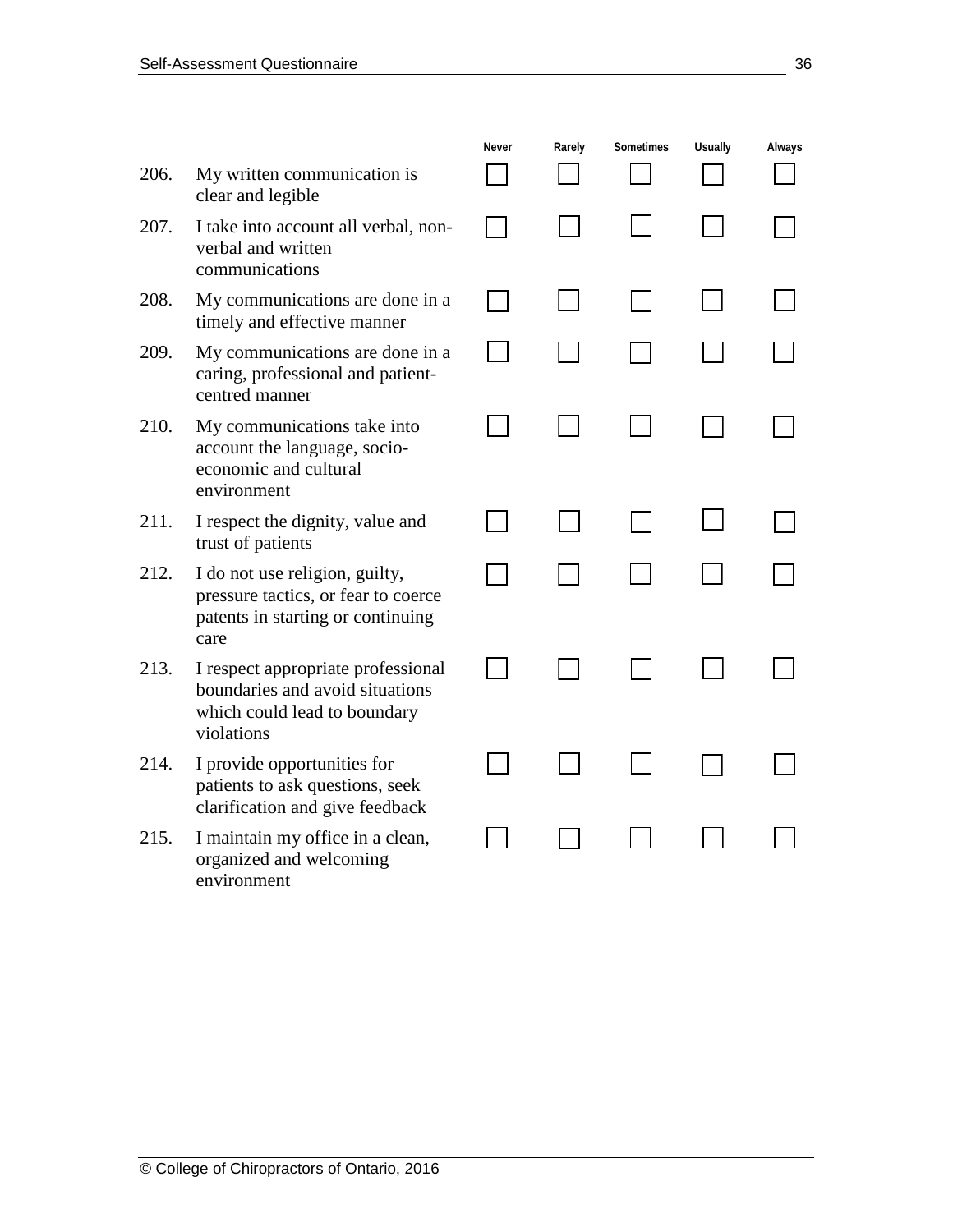| <b>Learning Objectives</b>                                                                |
|-------------------------------------------------------------------------------------------|
| Based on the above section (III), I will make changes to my practice.<br>Yes<br><b>No</b> |
| Based on what I learned in this section, I will:                                          |
|                                                                                           |
|                                                                                           |

## **IV OFFICE POLICIES**

## **1. Record Keeping**

|      |                                                                                                                                                                 | <b>Never</b> | Rarely | Sometimes | <b>Usually</b> | Always |
|------|-----------------------------------------------------------------------------------------------------------------------------------------------------------------|--------------|--------|-----------|----------------|--------|
| 216. | I document all relevant findings<br>obtained in section I, 1 to 7<br>(Patient/Doctor Interaction)                                                               |              |        |           |                |        |
| 217. | I document both positive and<br>negative findings in the patient<br>file                                                                                        |              |        |           |                |        |
| 218. | I maintain my records in a clear<br>and legible fashion, including<br>maintaining an up-to-date short<br>form legend, which can be made<br>available to others. |              |        |           |                |        |
| 219. | I make records<br>contemporaneously (at the time of<br>care)                                                                                                    |              |        |           |                |        |
| 220. | My notes accurately reflect all<br>patient interactions                                                                                                         |              |        |           |                |        |
| 221. | When requested to do so, I<br>transfer records in a timely and<br>effective manner                                                                              |              |        |           |                |        |
| 222. | I maintain patient confidentiality                                                                                                                              |              |        |           |                |        |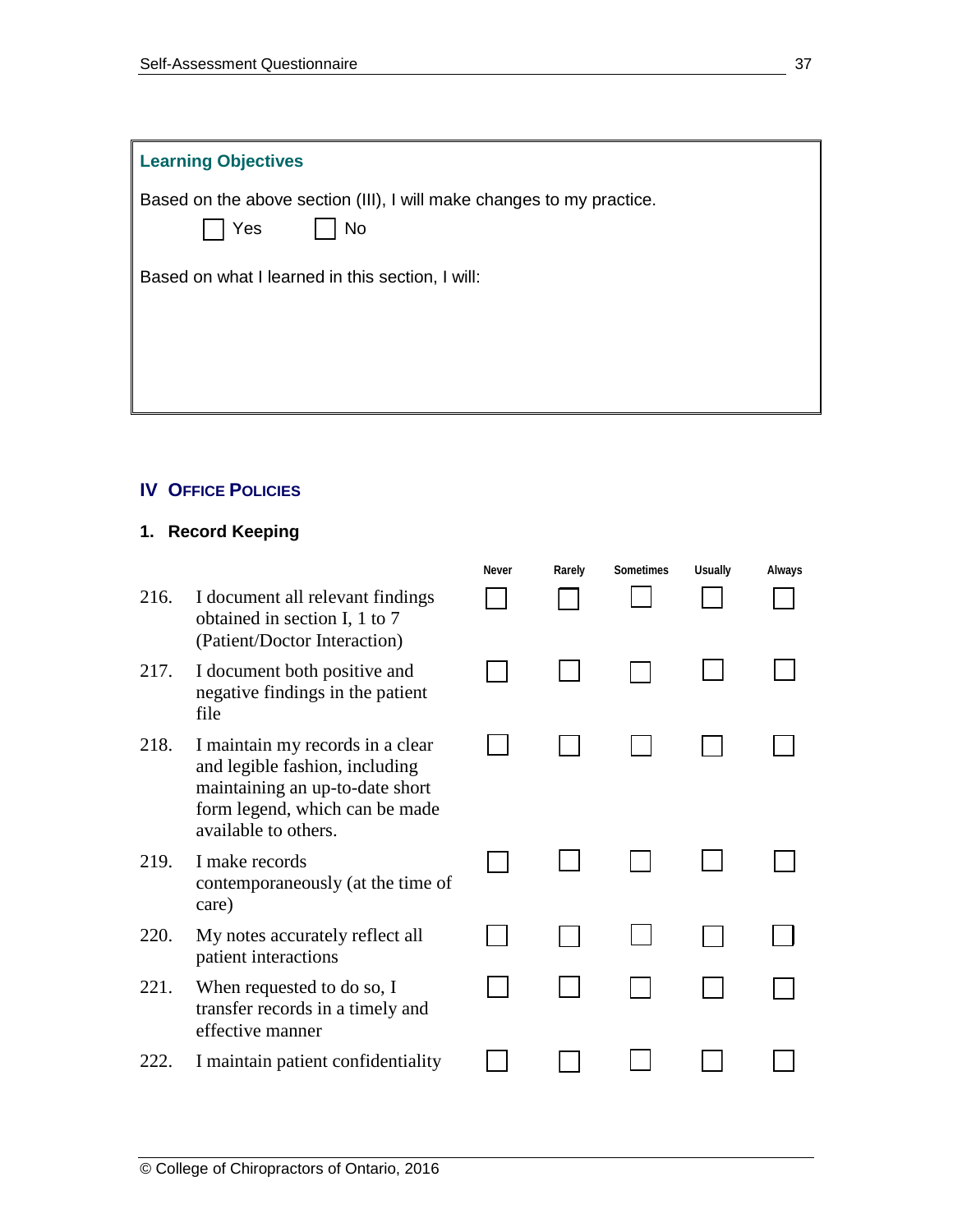- 223. I ensure my staff maintains patient confidentiality
- 224. I maintain patient records in a confidential and secure manner
- 225. I understand that the information in the patient health record is the property of the patient and provide the patient with a copy in a timely manner upon request
- 226. I have agreements in place in my practice designating the ownership of records of personal care and arrangements for records upon dissolution of the practice $^{21}$  $^{21}$  $^{21}$

| Never | Rarely | Sometimes | <b>Usually</b> | Always |
|-------|--------|-----------|----------------|--------|
|       |        |           |                |        |
|       |        |           |                |        |
|       |        |           |                |        |

| <b>Learning Objectives</b>                                                                  |  |  |  |  |  |  |
|---------------------------------------------------------------------------------------------|--|--|--|--|--|--|
| Based on the above section (IV, 1), I will make changes to my practice.<br>Yes<br><b>No</b> |  |  |  |  |  |  |
| Based on what I learned in this section, I will:                                            |  |  |  |  |  |  |
|                                                                                             |  |  |  |  |  |  |
|                                                                                             |  |  |  |  |  |  |

<span id="page-37-0"></span><sup>&</sup>lt;sup>21</sup> Refer to Standard of Practice S-022: Ownership, Storage, Security and Destruction of Records of Personal Health Information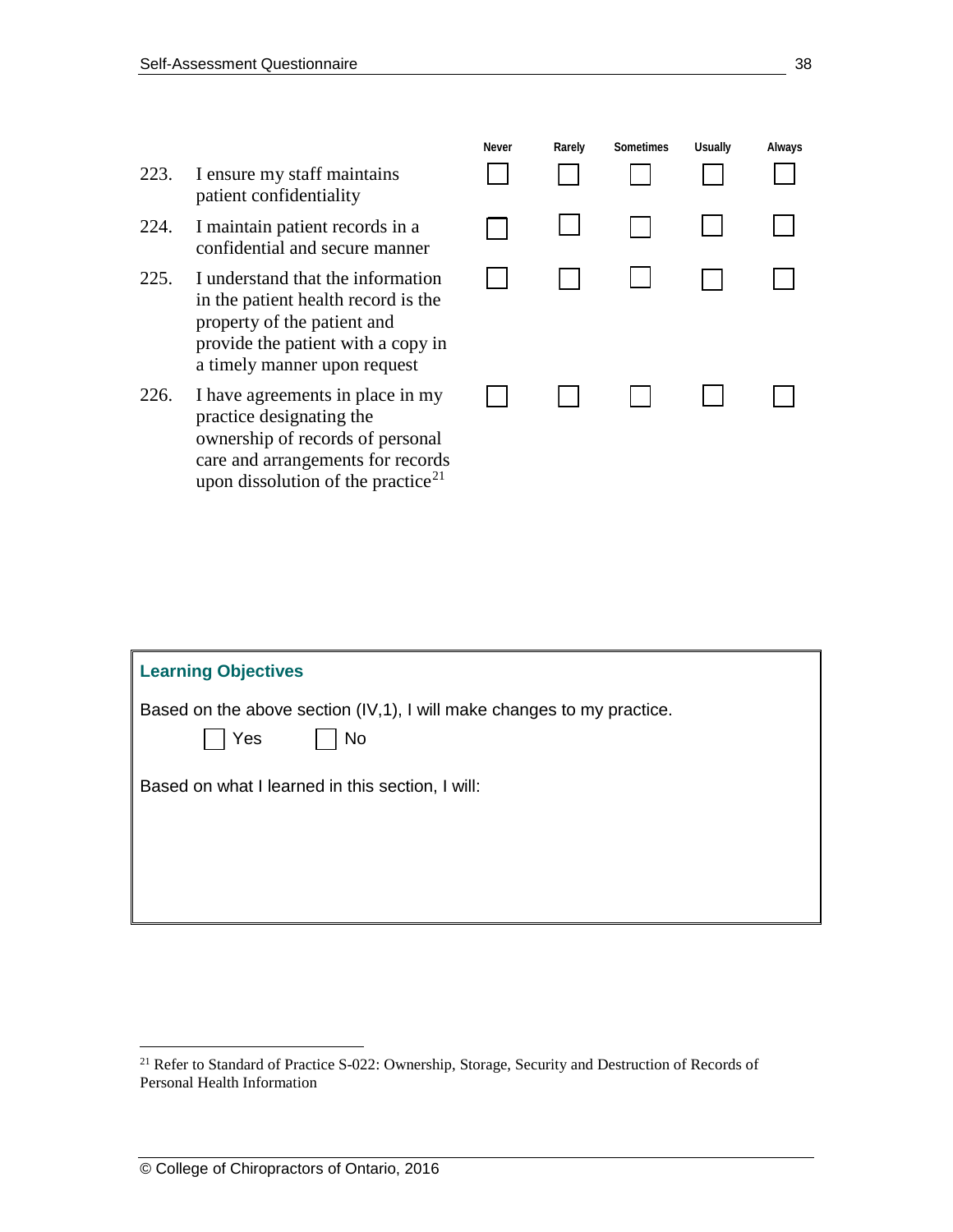#### **2. Management and Financial Policies**

- 227. I disclose my fee schedule to patients prior to providing care
- 228. I disclose to patients the fee for a service before the service is provided, including a fee not payable by the patient
- 229. I only submit an account for services that I have provided to patients (following their consent)
- 230. I do not have different fees for patients depending on third-party payors, unless the fee has been pre-negotiated with a third-party payor, such as the Workplace Safety and Insurance Board (WSIB), the Financial Services Commission of Ontario (FSCO) or a similar organization
- 231. I use block fees in my office. *(If no, go to question 233)*

## 232. When charging a block fee/payment plan in my office:

- a) I ensure there is a signed, written agreement with the patient outlining the block fee/payment plan
- b) I give the patient the option of paying for each service as it is provided
- c) I specify an established block fee unit cost per service

|               | Never    | Rarely | Sometimes    | Usually | Always |
|---------------|----------|--------|--------------|---------|--------|
|               |          |        |              |         |        |
|               |          |        | $\mathsf{I}$ |         |        |
|               |          |        |              |         |        |
|               |          |        |              |         |        |
|               | Yes<br>1 | No     |              |         |        |
| $\Rightarrow$ |          |        |              | Ξ       |        |
| i<br>S        |          |        |              |         |        |
|               |          |        |              |         |        |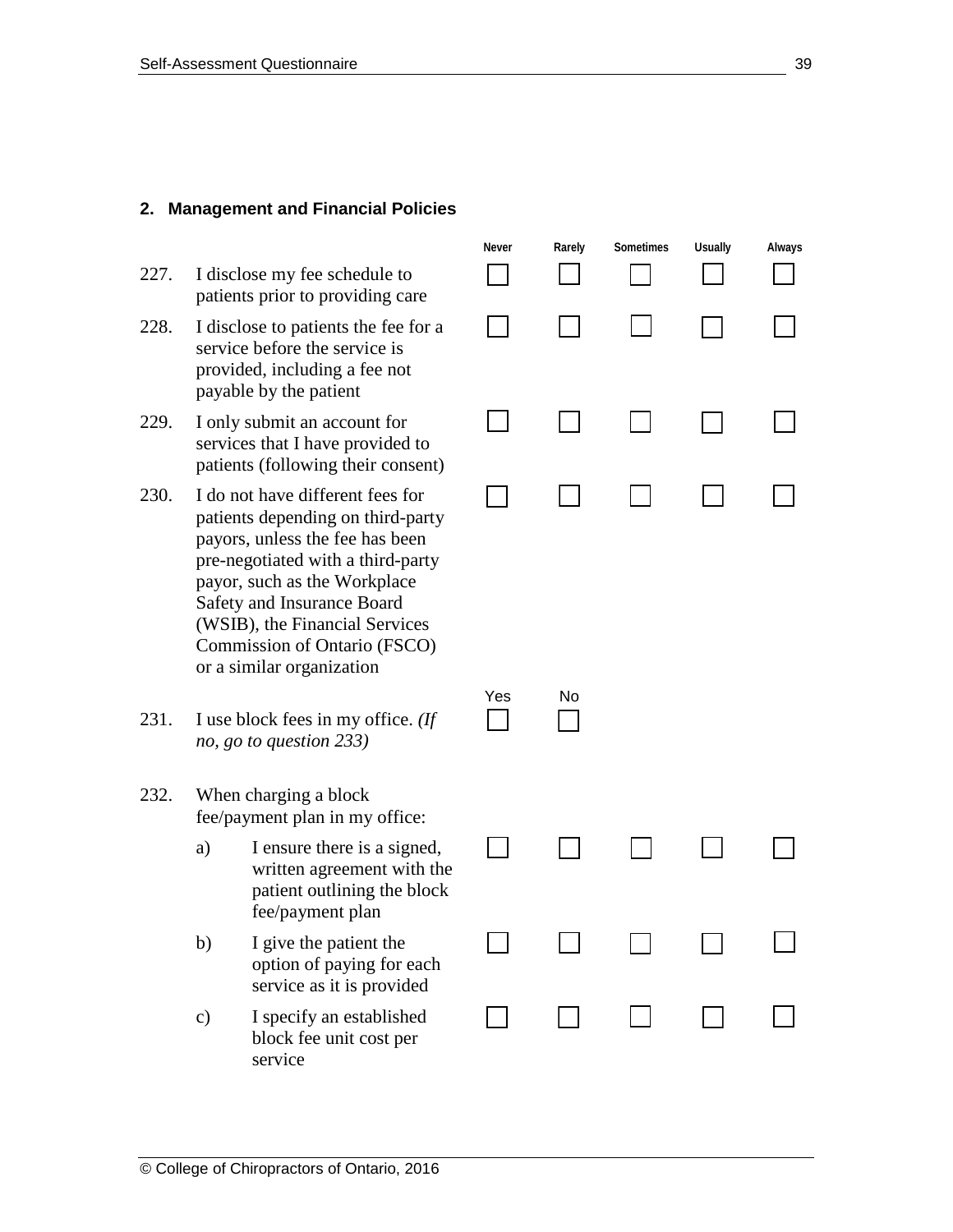$233.$ 

234.

 $235.$ 

|    |                                                                                                                                                                                                                                   | Never | Rarely | Sometimes | <b>Usually</b> | Always |
|----|-----------------------------------------------------------------------------------------------------------------------------------------------------------------------------------------------------------------------------------|-------|--------|-----------|----------------|--------|
| d) | I inform the patient of<br>his/her right to opt out of<br>the block fee-payment<br>plan at any time                                                                                                                               |       |        |           |                |        |
| e) | If the patient requests a<br>refund, I refund the<br>unspent portion of the<br>block fee, calculated by<br>reference to the number of<br>services provided<br>multiplied by the<br>established block fee unit<br>cost per service |       |        |           |                |        |
|    | I itemize an account for<br>professional services:                                                                                                                                                                                |       |        |           |                |        |
| a) | if requested to do so by<br>the patient or the person or<br>agency who is to pay, in<br>whole or in part, for the<br>services                                                                                                     |       |        |           |                |        |
| b) | if the account includes a<br>fee for a product, device<br>or service other than a<br>care                                                                                                                                         |       |        |           |                |        |
|    | I have an up-to-date office<br>manual that clearly outlines all<br>office procedures and staff<br>responsibilities.                                                                                                               |       |        |           |                |        |
|    | I take full responsibility for all<br>training and implementation of<br>office policies and procedures by<br>myself and all staff.                                                                                                |       |        |           |                |        |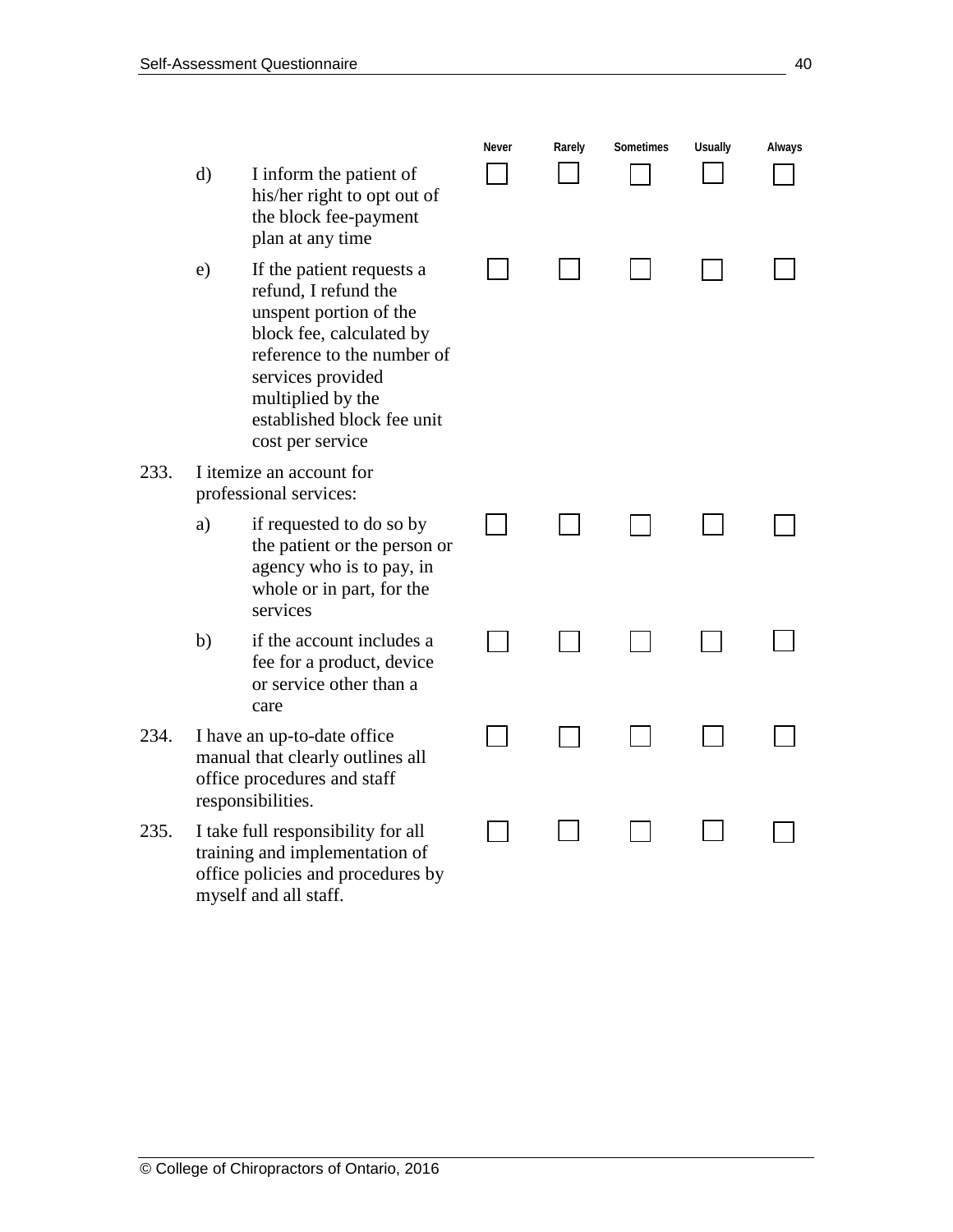| <b>Learning Objectives</b>                                                          |
|-------------------------------------------------------------------------------------|
| Based on the above section (IV,2), I will make changes to my practice.<br>Yes<br>No |
| Based on what I learned in this section, I will:                                    |
|                                                                                     |
|                                                                                     |
|                                                                                     |

## **3. Advertising**

|      |                                                                                                                                                 | Yes   | No     |                  |                |        |
|------|-------------------------------------------------------------------------------------------------------------------------------------------------|-------|--------|------------------|----------------|--------|
| 236. | I am familiar with standard of<br>practice S-016: Advertising,<br>guideline G-016: Advertising,<br>and Policy P-016: Public Display<br>Protocol |       |        |                  |                |        |
| 237. | I currently advertise. (If no, go to<br>question 242)                                                                                           |       |        |                  |                |        |
|      |                                                                                                                                                 | Never | Rarely | <b>Sometimes</b> | <b>Usually</b> | Always |
| 238. | My advertisements comply with<br>the standard of practice S-016:<br>Advertising.                                                                |       |        |                  |                |        |
| 239. | I submit my proposed<br>advertising/marketing materials to<br>CCO's Advertising Committee<br>for review before publication.                     |       |        |                  |                |        |
|      |                                                                                                                                                 | Yes   | No     |                  |                |        |
| 240. | I conduct public displays/health<br>screenings. (If no, go to section $V$ )                                                                     |       |        |                  |                |        |
| 241. | My public displays/health<br>screenings comply with policy<br>P-016: Public Display Protocol.                                                   |       |        |                  |                |        |
|      |                                                                                                                                                 |       |        |                  |                |        |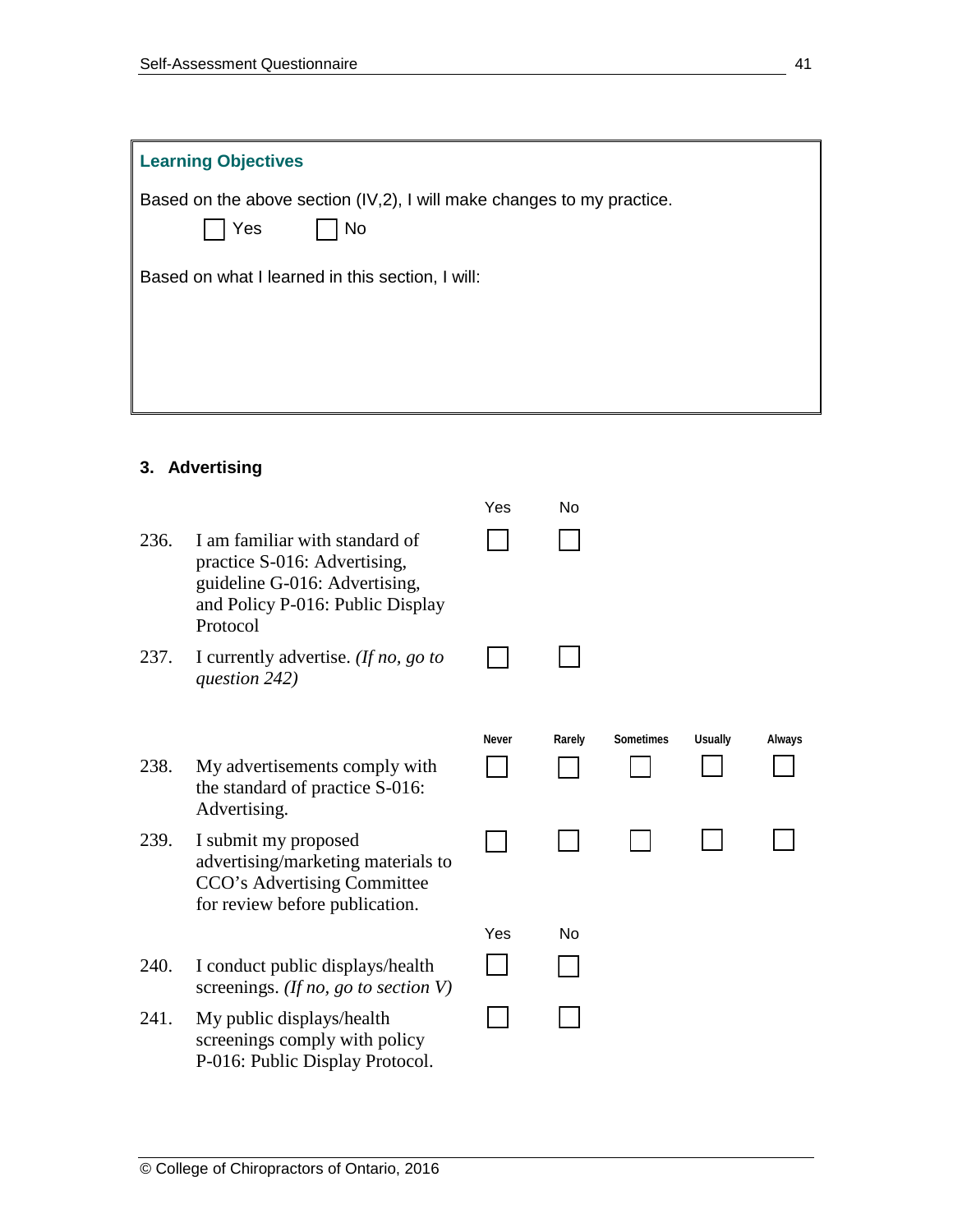| <b>Learning Objectives</b>                                                          |
|-------------------------------------------------------------------------------------|
| Based on the above section (IV,3), I will make changes to my practice.<br>Yes<br>No |
| Based on what I learned in this section, I will:                                    |
|                                                                                     |

## **V CONTINUING EDUCATION AND PROFESSIONAL DEVELOPMENT**

|      |               |                                                                                                                                                                 | Never | Rarely | <b>Sometimes</b> | <b>Usually</b> | Always |
|------|---------------|-----------------------------------------------------------------------------------------------------------------------------------------------------------------|-------|--------|------------------|----------------|--------|
| 242. |               | I participate in professional<br>development activities (e.g.,<br>workshops, seminars, on-line<br>learning) in the following areas of<br>professional practice: |       |        |                  |                |        |
|      | a)            | clinical competency<br>(including topics such as<br>examination, diagnosis,<br>radiology, patient care)                                                         |       |        |                  |                |        |
|      | b)            | adjusting techniques,<br>technologies, devices or<br>procedures                                                                                                 |       |        |                  |                |        |
|      | $\mathbf{c})$ | adjunctive techniques,<br>technologies, devices or<br>procedures (e.g.,<br>interferential current,<br>ultrasound, laser,<br>acupuncture, orthotics)             |       |        |                  |                |        |
|      | d)            | philosophy/<br>communication                                                                                                                                    |       |        |                  |                |        |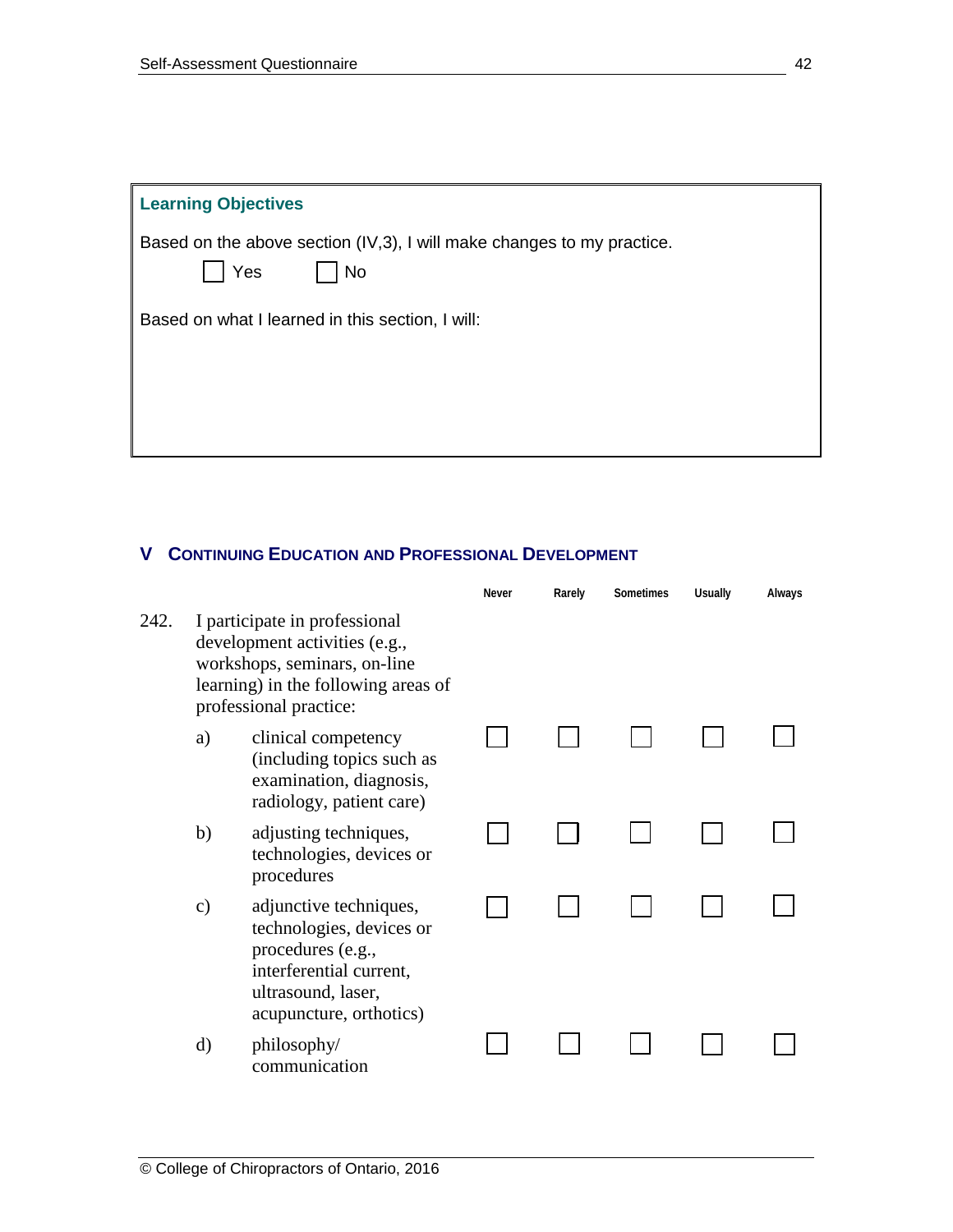|      |                                                                                                             |                                                                                                                        | Never | Rarely | Sometimes | <b>Usually</b> | Always |
|------|-------------------------------------------------------------------------------------------------------------|------------------------------------------------------------------------------------------------------------------------|-------|--------|-----------|----------------|--------|
|      | e)                                                                                                          | business practices                                                                                                     |       |        |           |                |        |
|      | f)                                                                                                          | ethics                                                                                                                 |       |        |           |                |        |
| 243. |                                                                                                             | I maintain an up-to-date<br>professional portfolio that<br>accurately reflects the following:                          |       |        |           |                |        |
|      | a)                                                                                                          | continuing education<br>participation in both<br>structured and<br>unstructured activities                             |       |        |           |                |        |
|      | b)                                                                                                          | reflections on areas of<br>strength and weakness in<br>professional practice                                           |       |        |           |                |        |
|      | $\mathbf{c})$                                                                                               | clear and time-limited<br>implementation plans for<br>improving on weaknesses                                          |       |        |           |                |        |
| 244. | I participate in all CCO-mandated<br>continuing education programs<br>and initiatives                       |                                                                                                                        |       |        |           |                |        |
| 245. | I remain current with CCO's<br>requirement to maintain<br>certification in emergency level<br>first aid/CPR |                                                                                                                        |       |        |           |                |        |
| 246. |                                                                                                             | I participate in at least 5 hours of<br>structured CE related to the<br>controlled acts authorized to<br>chiropractors |       |        |           |                |        |
|      |                                                                                                             |                                                                                                                        |       |        |           |                |        |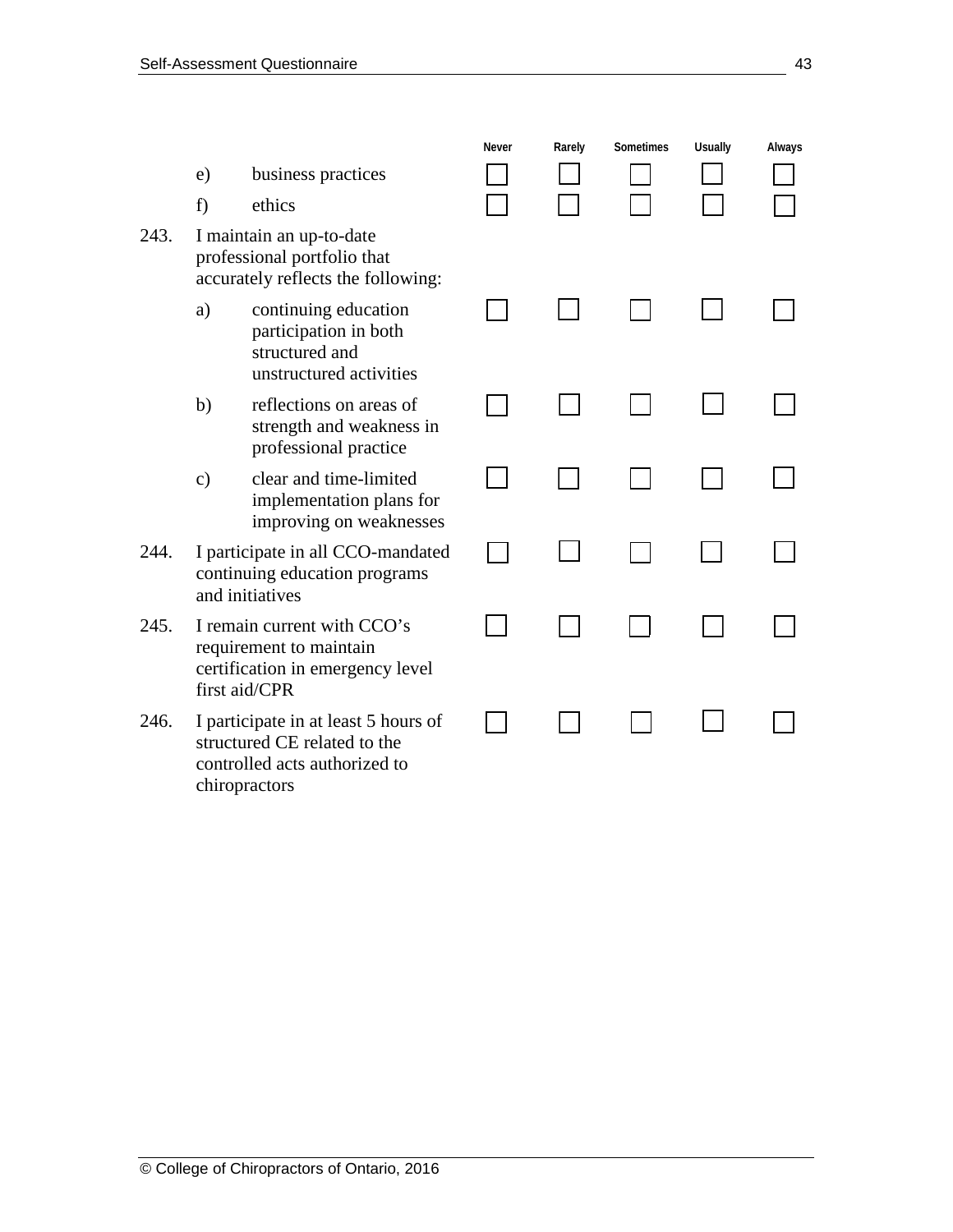| <b>Learning Objectives</b>                                                              |  |  |  |  |
|-----------------------------------------------------------------------------------------|--|--|--|--|
| Based on the above section (V), I will make changes to my practice.<br><b>No</b><br>Yes |  |  |  |  |
| Based on what I learned in this section, I will:                                        |  |  |  |  |
|                                                                                         |  |  |  |  |
|                                                                                         |  |  |  |  |
|                                                                                         |  |  |  |  |

## **VI OBLIGATIONS TO CCO**

|      |               |                                                                                                                                                                                                       | Yes | Nο |
|------|---------------|-------------------------------------------------------------------------------------------------------------------------------------------------------------------------------------------------------|-----|----|
| 247. |               | I engage in effective<br>communication with CCO in a<br>timely manner.                                                                                                                                |     |    |
| 248. |               | I immediately update CCO with<br>any changes to my residential and<br>business addresses and contact<br>information                                                                                   |     |    |
| 249. |               | I reply to CCO requests for<br>information, such a response to a<br>complaint, or a request for<br>participating in a peer and<br>practice assessment or other<br><b>Quality Assurance initiative</b> |     |    |
| 250. |               | To date, I have participated in the<br>following:                                                                                                                                                     |     |    |
|      | a)            | peer and practice<br>assessment                                                                                                                                                                       |     |    |
|      | b)            | record keeping workshop                                                                                                                                                                               |     |    |
|      | $\mathbf{c})$ | x-ray peer review                                                                                                                                                                                     |     |    |
| 251. |               | I complete my self assessment<br>every two years                                                                                                                                                      |     |    |